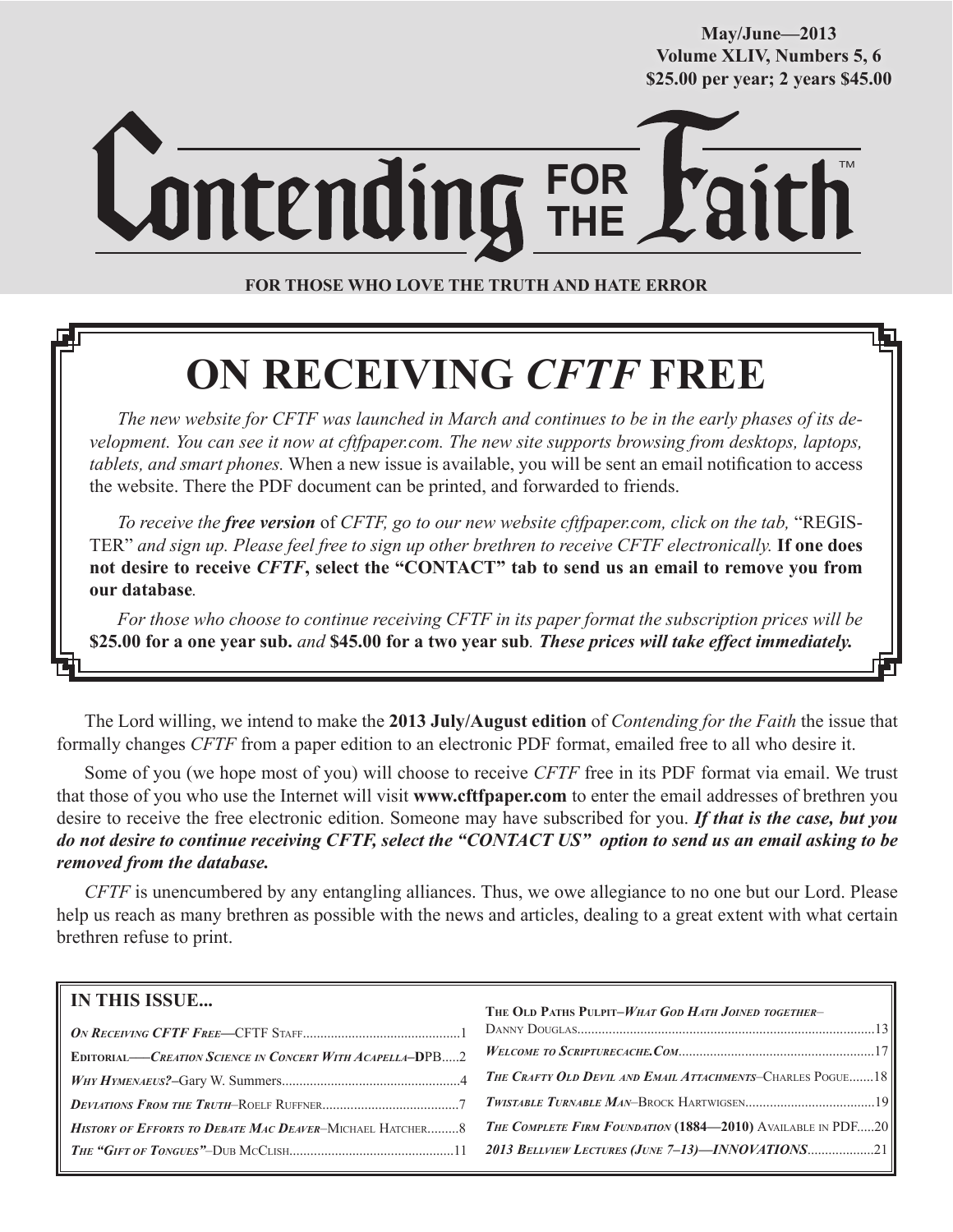

### **David P. Brown, Editor and Publisher dpbcftf@gmail.com**

*COMMUNICATIONS received by CONTENDING FOR THE FAITH and/or its Editor are viewed as intended FOR PUBLICATION unless otherwise stated. Whereas we respect confidential information, so described, everything else sent to us we are free to publish without further permission being necessary. Anything sent to us NOT for publication, please indicate this clearly when you write. Please address such letters directly to the Editor David P. Brown, P.O. Box 2357, Spring, Texas 77383 or dpbcftf@gmail.com. Telephone: (281) 350-5516.*

### *FREE—FREE—FREE—FREE—FREE—FREE*

*To receive CFTF free, go to www.cftfpaper.com and sign up. Once done, you will be notified when the current issue is available. It will be in the form of a PDF document that can be printed, and forwarded to friends.*

#### **SUBSCRIPTION RATES FOR THE PAPER EDITION**

*Single Print Subs: One Year, \$25.00; Two Years, \$45.00. NO REFUNDS FOR CANCELLATIONS OF PRINT SUBSCRIPTIONS.*

### **ADVERTISING POLICY & RATES**

*CONTENDING FOR THE FAITH exists to defend the gospel (Philippians 1:7,17) and refute error (Jude 3). Therefore, we advertise only what is authorized by the Bible (Colossians 3:17). We will not knowingly advertise anything to the contrary and reserve the right to refuse any advertisement.*

*All setups and layouts of advertisements will be done by CONTENDING FOR THE FAITH. A one-time setup and layout fee for each advertisement will be charged if such setup or layout is needful. Setup and layout fees are in addition to the cost of the space purchased for advertisement. No major changes will be made without customer approval.*

*All advertisements must be in our hands no later than one month preceding the publishing of the issue of the journal in which you desire your advertisement to appear. To avoid being charged for the following month, ads must be canceled by the first of the month. We appreciate your understanding of and cooperation with our advertising policy.*

*MAIL ALL SUBSCRIPTIONS, ADVERTISEMENTS AND LET-TERS TO THE EDITOR, P. O. Box 2357, Spring, Texas 77383- 2357. COST OF SPACE FOR ADS: Back page, \$300.00; full page, \$300.00; half page, \$175.00; quarter page, \$90.00; less than quarter page, \$18.00 per column-inch. CLASSIFIED ADS: \$2.00 per line per month. CHURCH DIRECTORY ADS: \$30.00 per line per year. SETUP AND LAYOUT FEES: Full page, \$50.00; half page, \$35.00; anything under a half page, \$20.00.*

*CONTENDING FOR THE FAITH is published bimonthly. P. O.* 

**Ira Y. Rice, Jr., Founder August 3, 1917-October 10, 2001**

## *Editorial...*

# **"Creation Science In Concert With Acappella"**

#### **What About Brad Harrub?**

Recently it was called to our attention that Brad Harrub, PhD in anatomy and neurobiology from the College of Medicine at the UT, Memphis, TN, co-founder and Executive Director of Focus Press, and co-editor of *Think* magazine, has teamed with the singing group "Acappella" of "Acappella Ministries" to present what is being billed as "*Creation Science In Concert With Acappella."* The event will be held at the Helena Montana Civic Center. According to the brochure advertising the program, the "promoter" of the event is Rocky Mountain Christian Institute.

Dr. Harrub primarily addresses topics concerning Christian evidences. He regularly conducts weekend seminars advertised as "Truth About Origins" and has written extensively regarding the same. He also serves as an adjunct faculty member of Bear Valley Bible Institute in Denver, CO.

#### **What About Acappella?**

The singing group "Acappella" is advertised as "believing in the awesome versatility and flexibility of the human voice." It is also billed as "the renowned vocal group" that can ... "fill a large concert hall with beautiful, intricate music without ever plucking a string or beating a drum." They are also promoted as a group "with passion for God and hearts for music ministry." Their "ministry" accomplishes its "work through high energy concerts all of over the world."

#### **What About "Rocky Mountain Christian Institute"?**

The following letter from the organization's web site sets out what it is and does.

Rocky Mountain Christian Institute 1938 Belt View Drive Helena, MT 59601 406-442-6798 www.RockyMountainChristian.org

We are happy to present you with the Rocky Mountain Christian Institute Membership packet. You may obtain additional information on the Internet at our Web address.

The Rocky Mountain Christian Institute is an association of Churches and was formed in May of 1998 for the following purpose:

To provide support materials, services, facilities and software for Christian Churches, Christian Schools, Christian Activities and Christian Individuals. To support Christian Education by developing and distributing Correspondence Courses and Christian Education Materials for Christian Schools. To support and provide Christian youth activities for communities that have access to RMCI facilities. RMCI is a 501(C3) tax exempt organization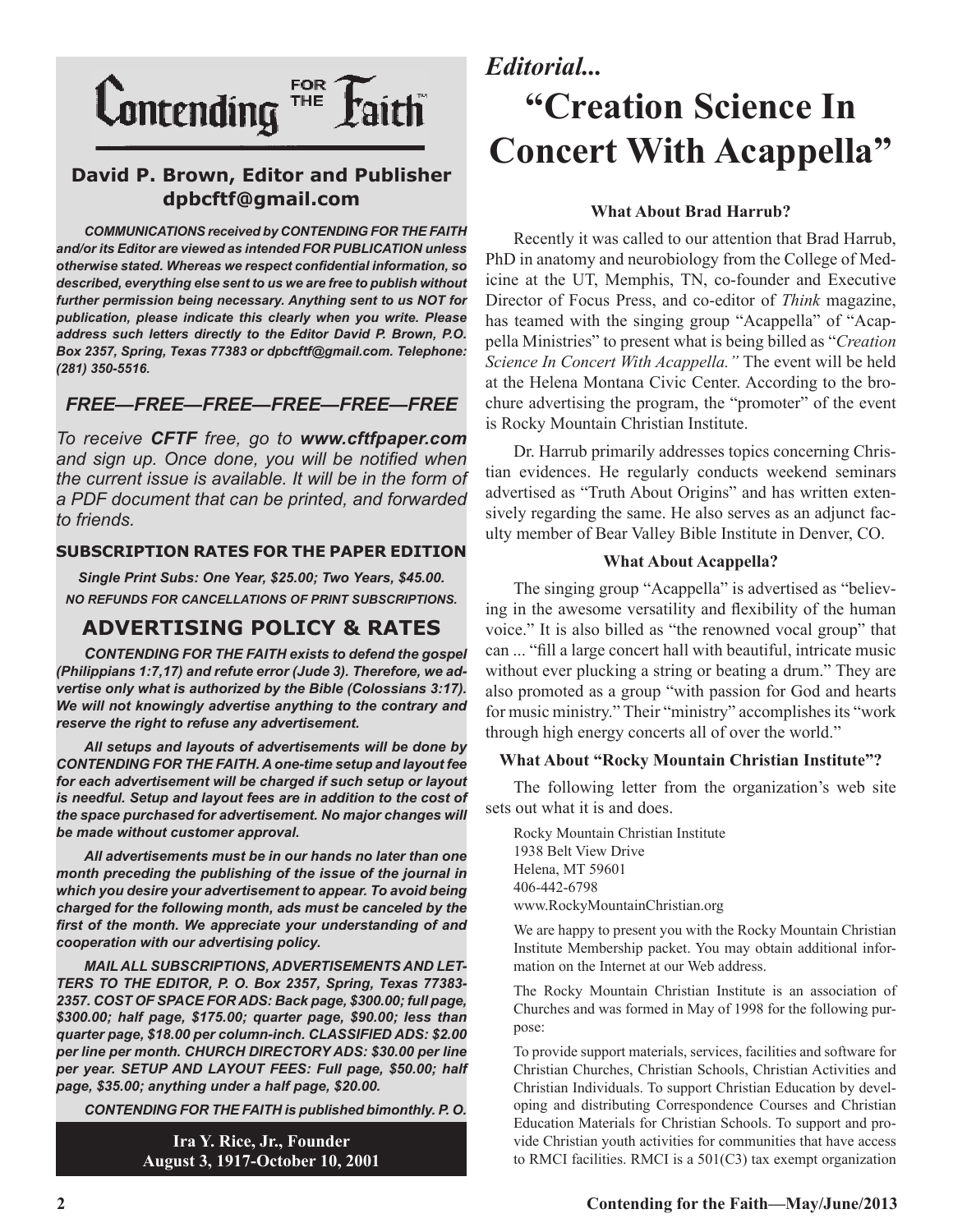which means all contributions are tax deductible.

We currently manage a Mountain Retreat Facility that is located near Dearborn, Montana. Our hope is to conduct youth activities, campfire devotionals, Christian marriage encounters, weddings and many other Christian fellowship activities at the Retreat. Andy Sorenson is the Facility Superintendent and camp host. RMCI maintains a World Wide Internet Support Ministry and is dedicated to continually improving this Ministry.

The Officers of RMCI are: Richard L. Subry, President Shaun Peterson, Vice President Margaret Ramsey, Secretary and Treasurer

The Board of Directors are:

| Jerry Christison  | Shaun Petersen       |
|-------------------|----------------------|
| Tom Anderson      | Roy Ramsey           |
| Mike Roucheleau   | <b>Richard Subry</b> |
| Brian Christensen | Bob Alfred           |
| Jim Ward          | <b>Scott Falley</b>  |

Please look over the attached material and let us know what you think.

In Christian Love, Richard L. Subry, President /s/

Preceding the Helena Montana Civic Center event with Brad Harrub (9/20/13), Acappella will perform at the First United Methodist Church in Stanton, TX (9/11/13), and Abilene Christian University (9/15/13). Clearly bro. Harrub is in fellowship with Acappella and Acappella has no problem being in full fellowship with denominational churches.

#### **Acapella's Former Members--Where Are They Now?**

Wikipedia informs us about the work of previous members of Acapella. We have chosen from the Wikipedia list only some of the former members of Acapella who are working with churches. Please notice what some of them are doing and where they are doing it.

Tony Brown – Worship minister at Grace Harbor Church in Rogers, AR. Official Website.

Dale Carpenter – Worship minister at Highland Park Christian Church in Tulsa, OK.

Terry Cheatham – Counselor; Also serves as worship minister at Western Hills Church of Christ in Nashville, TN.

Todd Dunaway - Nashville, TN. Also sang bass for Watershed Worship.

Brishan Hatcher – Worship minister at Highland Church of Christ in Memphis, TN Official Website.

Aaron Herman – Worship minister at Church of the King in Mandeville, LA.

Chris Lindsey – Worship minister at Rochester Church of Christ in Rochester Hills, MI. Also sang with Watershed Worship.

Wes McKinzie – Director of communications marketing at Oklahoma Christian University in Oklahoma City, OK. Now, Wes sings bass with Acappella.

Steve Reischl; Senior Worship Minister at Harvester Christian Church.

Bret Testerman – Worship minister at Metro Church in Winter Springs, FL.

Since we have no reason to doubt the veracity of pre-

ceding list, obviously some of its former members are not only members of denominational churches, but they occupy leadership positions in them. Dr. Harrub is not abiding by God's law on fellowship when he extends fellowship to Acappella and those who support them, or any group like them (2 John 9-11). *In view of the fact that Dr. Harrub is in fellowship with those who are not in fellowship with God, how can faithful members of the Lord's church scripturally fellowship him?*

#### *"WHATEVER IT TAKES"*

When people, especially brethren, take the position that the New Testament of Jesus Christ is not a divine blueprint or pattern (infallible, complete, and final authority) in determining what is right and what is wrong in matters spiritual and moral, they will teach doctrines that loose their disciples from what the Bible, especially the New Testament, binds on them. Thus, obligatory matters (those things necessary/essential to man's salvation) are presented to their disciples as optional, or as non-binding matters of preference—regarding man's salvation one can take them or leave them, for they make no difference to God one way or another. With their mouths they confess Jesus to be Lord, but in works (authorized acts of obedience) they deny him. (Mat. 15:8; John 14:15; Jam. 1:25; Tit. 1:16; Heb. 5:9).

These brethren of the loosing kind (The so-called "scholarship movement", the "new hermeneutic" advocates, the Bible is a "love letter," etc.) adamantly refuse to accept that the natural communicative element of a language is found in its direct statements, what it implies, and examples. Even as they speak/write in high-sounding words, attempting to deny the foregoing regarding language, they find themselves forced to use direct statements, implication, and examples in their self-contradictory attempts to refute that direct statements, implication, and examples are natural communicative elements of language whereby Jesus revealed His will to man (Col. 3:17; 2 Tim. 3:16, 17; John 12:48). Thus, rather than prove that direct statements, implication, and examples are only human inventions invited by certain members of the church of Christ, their efforts prove the direct opposite from what they dogmatically, absurdly, and ludicrously affirm. But, out of their foolishness they have concluded and declared, "Whatever it Takes," as they go about to loose men from what God in His word has bound on them—obligations that man must discharge (doing what God said, in the way He said it, and for the reason(s) He said it in order to be saved from sin, remain faithful to God, and be saved eternally in heaven. This is what it means to walk by faith (2 Cor. 5:17; also see Rom. 10:17; Heb. 11:6)

**(Continued on page 12)** Comes now another church where for a long time such loosers have had their way. It is the Heritage Church of Christ (?), Ft. Worth, Texas. Brethren are not strong in the Lord one day and apostates the next. How long ago it was that the Heritage Church made its primary turn from the nature of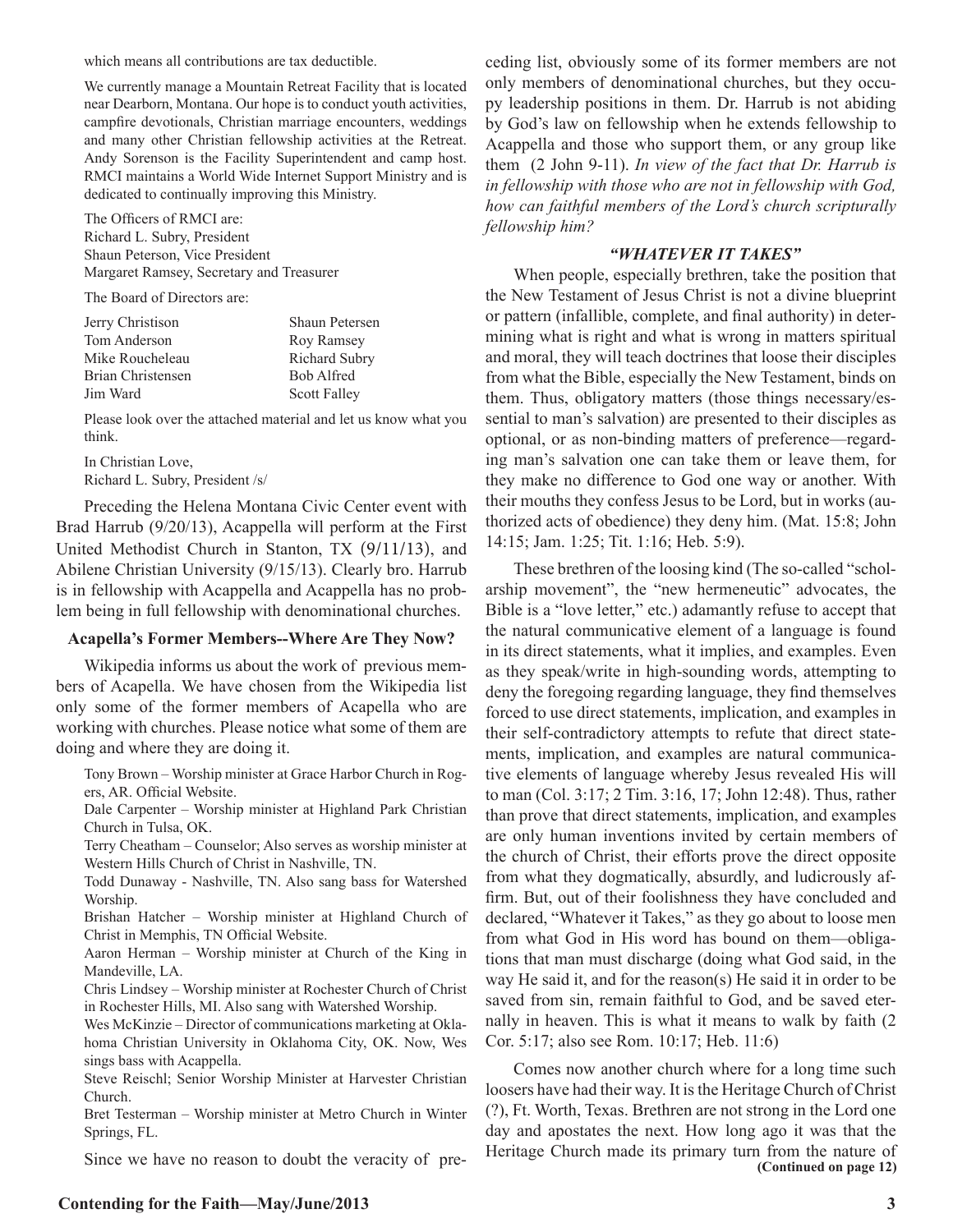## **WHY HYMENAEUS?**

#### **Gary W. Summers**

The name Hymenaeus appears twice in the New Testament. The two passages are provided below:

**This charge I commit to you, son Timothy, according to the prophecies previously made concerning you, that by them you may wage a good warfare, having faith and a good conscience, which some having rejected, concerning the faith have suffered shipwreck, of whom are Hymenaeus and Alexander, whom I delivered to Satan that they may learn not to blaspheme** (1 Tim. 6: 18-20).

**But shun profane and vain babblings, for they will increase to more ungodliness. And their message will spread like cancer. Hymenaeus and Philetus are of this sort, who have strayed concerning the truth, saying that the resurrection is already past; and they overthrow the faith of some** (2 Tim. 2:16-18).

Before getting to the main point of discussion, the reader might wonder, "Is this the same Hymenaeus in both passages?" Most commentators believe that the individual is the same, although the evidence for such a conclusion is circumstantial—same author, same recipient, same name, in letters written perhaps 2 or 3 years apart. On the other hand, nothing compels us to think they are two separate individuals; so the assumption will be that the majority is right on this one.

What do we know from these texts about this individual? From 1 Timothy comes the charge that Paul's son in the gospel should wage a good warfare. How many Christians today consider this military aspect of Christianity? Surely, we cannot have overlooked the Christian armor as it is described in Ephesians 6:10-17. That passage is addressed to all who are members of the church. We are to fight against **"the wiles of the devil"** (Eph. 6:11).

Why? The reason we need the Christian armor is that we are under attack. Satan is leading the assault against individual Christians at a personal level and toward the church collectively. Timothy needed to take heed to himself personally, as in Paul's command to: **"Flee youthful lusts…."** (2 Tim. 2:22). However, as a preacher of the gospel, Timothy also had to wage war against Satan and all of the false doctrines that Satan introduced into Christianity.

Timothy was to keep the faith, as Paul would later say that he himself had done (2 Tim. 4:6). Timothy also needed a good conscience—one that confirmed that he had preached the truth—and one that told him he had done what he could to spread the gospel. Hymenaeus could not do that. In order to explain apostasy, Paul uses the metaphor of a shipwreck, with which he was personally familiar, having been involved in one a few years earlier on his way as a prisoner to Rome (Acts 27). Imagine a ship sailing toward some treacherous rocks, as the Costa Concordia did, which sank on January

13, 2012. This sad event occurred about 62 miles northwest of Rome in the Tyrrhenian Sea. The ship struck a rock, and water began immediately to flood the engine room. Some passengers lost their lives. The same thing can happen spiritually to those following a careless captain.

Paul gave Timothy a specific charge which cannot be overly emphasized: **"Take heed to yourself and to the doctrine. Continue in them, for in doing this you will save both yourself and those who hear you"** (1 Tim. 4:16). If the one who preaches to others veers off course, he will suffer shipwreck, and those on board with him stand in jeopardy of losing their lives, also. This is what happened with Hymenaeus and Alexander. They had not taken the appropriate heed and had run aground. What caused a departure from the true course? Was not the teaching of Jesus and the apostles sufficient for them?

#### **Motives**

No hint of their reasons for taking the wrong direction are given to us here. Were they siding with another false teacher, or was this error one of their own devising? They do not seem to have been sincerely mistaken about something (which Paul would have corrected). It is possible that Hymenaeus could have been a preacher or one of the elders Paul had spoken to before he was imprisoned. When he met with the elders of Ephesus, where Timothy was when he received this letter (1 Tim. 1:3), Paul had warned them:

**Therefore take heed to yourselves and to all the flock, among which the Holy Spirit has made you overseers, to shepherd the church of God which He purchased with His own blood. For I know, that after my departure savage wolves will come in among you, not sparing the flock. Also from among yourselves men will rise up, speaking perverse things, to draw away disciples after themselves** (Acts 20:28-30).

Hymenaeus could well have been one of those men who, in conjunction with Alexander, had decided to have his own following. The ambitious do not care about the truth; having men follow them is worth teaching an error or two. Faithful preachers of the gospel do not want anyone to follow them personally. Their goal is to preach Christ and Him crucified (1 Cor. 1:21). For some, however, merely pointing the way to Christ is not enough. Unlike John the Baptizer, they have no humility that enables them to acknowledge that Christ is the great one and that they are just servants.

Like Diotrephes, they love the preeminence and do not care what outrageous doctrine they must teach in order to obtain or maintain it. The sad thing is not that they crave adoration but that they actually receive it from willing brethren who either cannot discern the difference between truth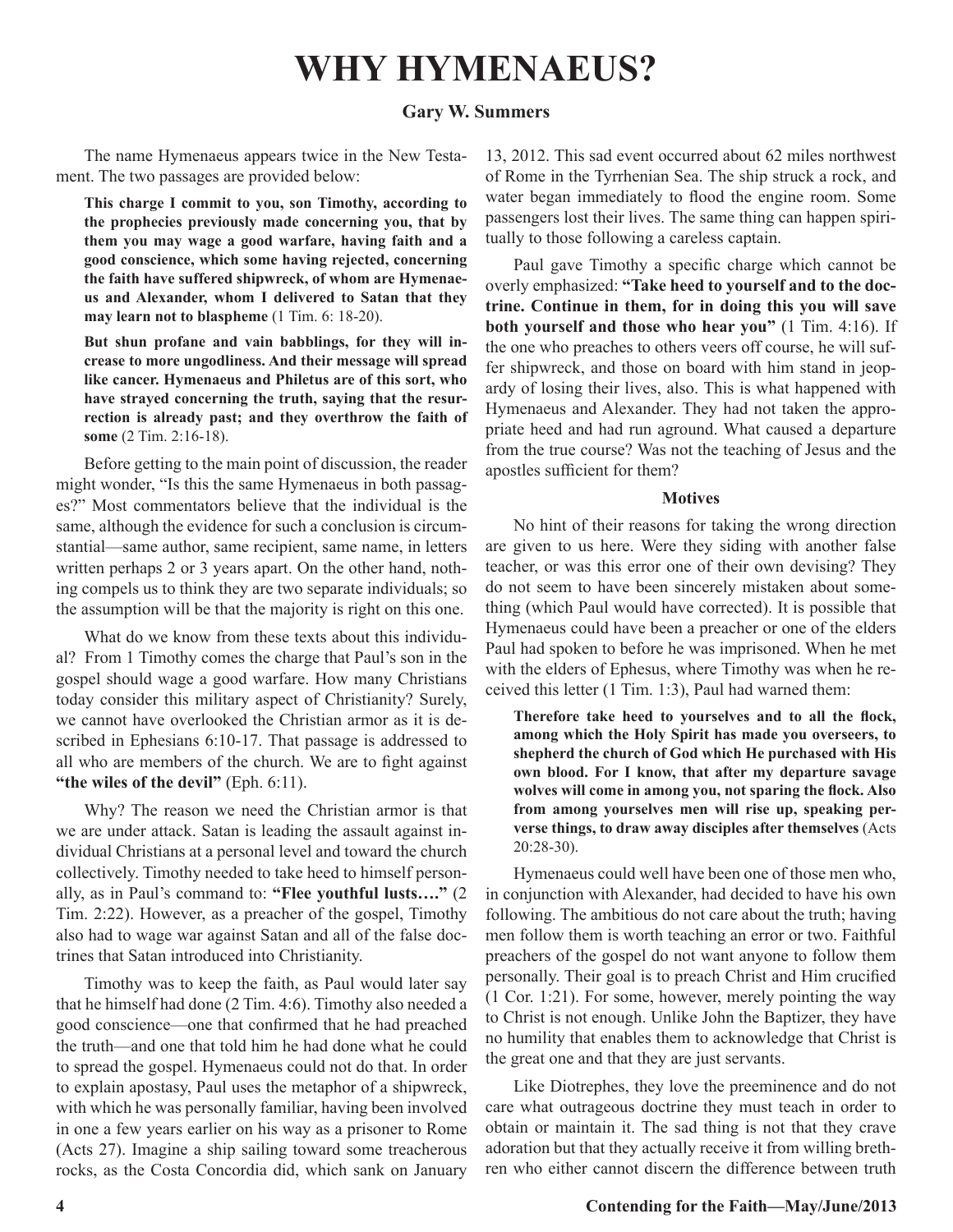and error or are so attached to such men that they will follow them anywhere. Thus the body of Christ becomes fractured, and the unity for which the Lord prayed stands in jeopardy.

#### **The Withdrawal of Fellowship**

Just as in the case of the man living with his father's wife in Corinth, Paul knew that this situation had to be dealt with. He withdrew fellowship from them. It would be helpful to know how he went about accomplishing this necessary action. Did he meet with them personally? If so, it must have occurred when Paul left Ephesus for Macedonia (1 Tim. 1:3). Was Timothy already aware of what Paul had done and is just being reminded of it? Did Paul bring this matter before the church at Ephesus, and they all participated in delivering these men to Satan? When the church withdraws fellowship from someone, it is the equivalent to delivering them to Satan. If all the righteous (those in the kingdom of God) withhold their fellowship from someone, then the only kingdom left for them to be a part of is the one over which Satan rules.

Why did Paul say that the goal of what he had done was that they might learn not to blaspheme? There was something in their teaching that was contrary to God or to Jesus. Or their teaching, whatever it was, may have violated the plain principles taught by Jesus and the apostles, in which case by implication they were speaking against the Holy Spirit by disagreeing with what He had revealed. The goal of someone being out of fellowship with Christ is always to allow them to see the seriousness of their actions, repent, and bring them back into the fold. This goal was obtained in the case for the man in Corinth, but if the Hymenaeus of 2 Timothy is the same one, it obviously did not work in this instance.

The teaching that Paul sets forth in this passage agrees with what he had taught elsewhere. He wrote to Titus, for example: **"Reject a divisive man after the first and second admonition"** (3:10). Of course, a person can be divisive without being in error. He might be perpetually cantankerous and searching for molehills to make mountains out of. He might even misrepresent what one person said to another, just desiring to create friction between brethren. But in light of the lengthy warning Paul gave against the gainsayers those who subvert whole households for some financial and dishonest gain—he is probably considering idle talkers and deceivers (Titus 1:9-11). Paul also taught brethren to mark or **"note those who cause divisions and offenses, contrary to the doctrine"** they had learned, **"and avoid them"** (Rom. 16:17).

#### **The Second Timothy Passage**

In this warning, which couples Hymenaeus' name with Philetus, Paul is talking about those who utter profane and vain babblings. One might think that these men are to be pitied rather than censured, but such is not the case. Whatever they were teaching led to ungodliness (like those concerning whom Peter wrote in 2 Peter 2 and Jude in his epistle). Furthermore, their teachings, if not confronted and checked, would spread like cancer, which is clearly a dangerous situation. For this reason Paul said concerning those in Crete that their **"mouths must be stopped"** (Tit. 1:11).

Many brethren have expressed the opinion that we should just leave false teachers alone, citing what Jesus said concerning the Pharisees in Matthew 15:14: **"Let them alone. They are blind leaders of the blind. And if the blind leads the blind, both will fall into a ditch."** Did the Lord mean that false teachers and hypocrites should be left alone? He cannot mean that because that is not a doctrine He practiced. He utterly denounced the Pharisees and called them hypocrites all throughout Matthew 23. Certainly Paul calls for the exposure of such men in several of the passages already mentioned in this article. Is there a contradiction here? J. W. McGarvey explains what Jesus means in Matthew 15: **"Let them alone, not in the way of ceasing to expose their errors, but in the sense of making no effort to appease them"** (*Commentary on Matthew* – *Mark* 136).

Paul knew that a false doctrine, if left unopposed, would sway many brethren to stray concerning the truth. Therefore, he had identified Hymenaeus and Alexander as false teachers previously and withdrew fellowship from them that all might know they were in error. Now he again identifies Hymenaeus as one who is in error (and Philetus along with him). Only this time a specific false doctrine is identified. They were teaching that **"the resurrection is already past."**  What? The resurrection of Christians from the dead had already occurred? What are the results of this teaching?

Specifically mentioned is that this doctrine overthrew the faith of some—probably because all who were yet alive must have therefore missed that great event. In Corinth, some had taught that no resurrection would occur, period. Paul pointed out that if no one can be raised from the dead, then neither has Christ been raised. Then he teaches the truth about that great day. Now, just a few years later, some men had come along and just modified that error. They said that Christ was raised, and many saints were raised, but the resurrection had already occurred. One wonders how and when that event happened, and only these two men knew about it. What special insight they must possess! (And they would be among the first to admit it, no doubt.)

To take away the coming resurrection promised to all the faithful saints is to remove one's hope for the future. What happens to the incentive given to all Christians concerning the hope of eternal life? "No, the resurrection has already happened, but you missed it," they had to claim. Why would anyone teach that? It gives them their own following because they are the only ones who can answer that question. Those teaching the truth could have no answer because the position is false. Perhaps they promised them something almost as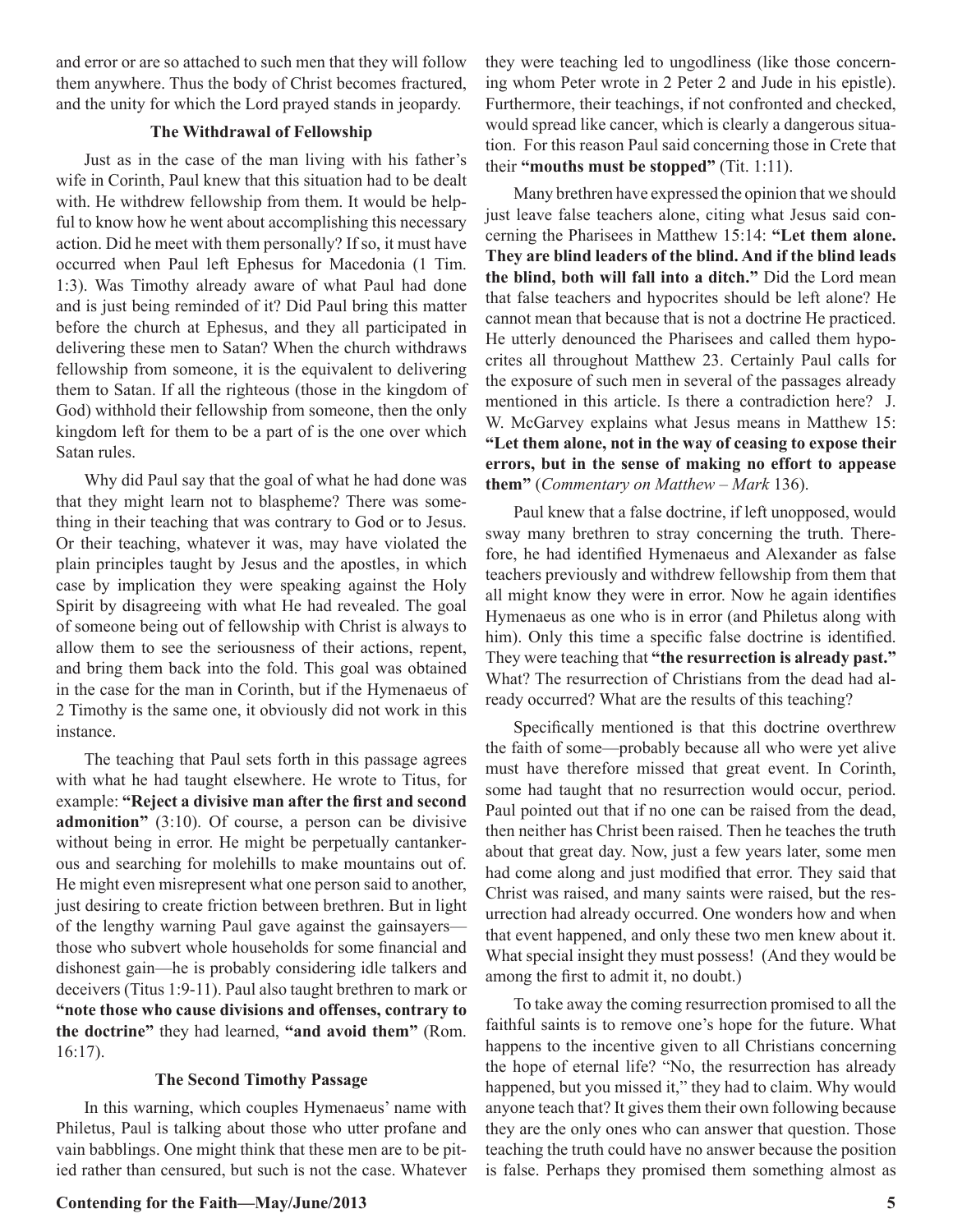good (like the Jehovah's Witnesses who are more excited about the false idea of living on a renovated earth than being in heaven itself). If we never know what the advantage was, nevertheless we know that the doctrine overthrew the faith of some and discouraged them from continuing the life of a Christian.

But there was also an opposite effect. While genuine Christians would be left desolate, carnal Christians would receive comfort. If the resurrection was already past, then there was no standing before the judgment seat of Christ to receive the things done in the body (2 Cor. 5:10), so one could engage in various pleasures of this life without fear of retribution. Truly, this teaching would lead to more ungodliness. Some in the first century were very clever in trying to spread corruption among Christians, who had just escaped from that kind of thinking and living when they obeyed the gospel (2 Pet. 1:1-4). This teaching contradicted all of the passages of the New Testament that taught that the Day of Judgment was yet to come (2 The. 1:6-10). One would need a new revelation in order to propagate this doctrine, and that may be what was claimed. Some may have failed to realize that God does not reverse Himself.

#### **Why Hymenaeus?**

The important question to ask, however, is, "Why was anyone listening to Hymenaeus?" If both references are to the same man, Paul had already delivered him to Satan; so how did he retain any credibility? Why do brethren listen more to a "slick" user of words than to an inspired apostle? How does this happen? Paul was in Ephesus for three years. He started the church there and in all the surrounding region. They knew Paul and his character. Paul and various brethren had marked Hymenaeus; he was even "written" up" in a letter. Did some just attribute it to a "personality" clash? Could they not see the difference in the results of the doctrine?

When word got around that Hymenaeus had been withdrawn from, how is it that some Christians refused to honor that action? Why did some refuse to be warned? The result of his teaching was that some brethren's faith had been overthrown; the effect of Paul's teaching was that disciples were encouraged to be faithful and live in joyous anticipation of the wonderful future that God has in store for us. Should not a tree be known by its fruits? Paul's teaching resulted in greater spirituality; Hymenaeus' caused people to regress to what they were (or worse) before they became Christians.

Furthermore, Paul was an inspired apostle, selected by Jesus as an apostle to the Gentiles. Who was Hymenaeus, but some self-proclaimed "great" one, who had his own dogma and agenda? Why didn't brethren refuse to fellowship him until he repented of his false teaching? How was he even in a position that anyone would give him any kind of credence whatsoever?

#### **Where is the Church Today?**

Is the church today any different? Some preachers, elders, and congregations today are so ill-informed that they would not know a false doctrine from a kumquat. They would not recognize a false teacher even if he wore a sign around his neck. While it is the case that we do not have inspired apostles today, we do have the inspired Scriptures that they gave us, which teach us some important things about fellowship. In years past, most faithful brethren would take issue immediately with false teachers, but such no longer seems to be the case. He will be invited to hold gospel meetings and accorded every hospitable act that someone ought to receive who is still standing for the truth.

Back in the early 70s Max King revived the Hymenaeus and Philetus doctrine that the resurrection was already past. Gus Nichols and others immediately challenged it and him. Would that happen today? Whatever it was that caused some brethren to fellowship a withdrawn-from false teacher in the first century has revived itself in the twenty-first century. Have the principles concerning the fellowshipping of false teachers changed? Has there been some new revelation? When those who teach error are left alone, their doctrine will spread as cancer. Too late some may see that a distorted sense of "balance" has caused them to fall.

> **—5410 Lake Howell Road Winter Park, FL 32792**

# **SIGN UP NEW SUBSCRIBERS TO** *CFTF*

*To receive a free PDF version via email, go to www.cftfpaper.com and sign up.*

*Also visit our Facebook page: https://www.facebook.com/cftfpaper. The new site is made to fit multiple internet browsing device sizes.*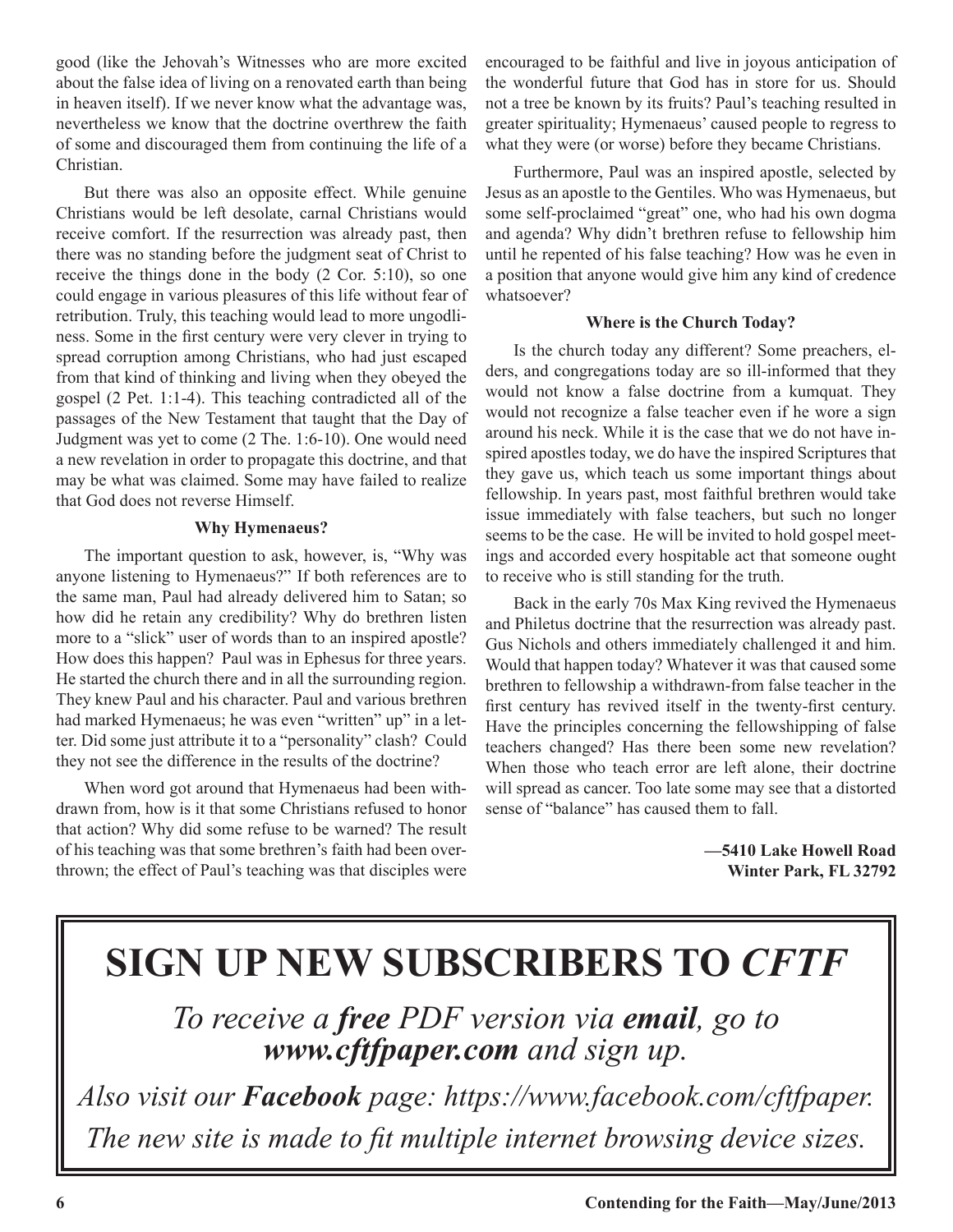Deviations From The Truth

#### **Roelf Ruffner**

*From an article by David Cloud, a Baptist preacher.*

## **Max Lucado**

Max Lucado threw his hat into the contemplative ring with the publication of *Cure for the Common Life*. In this dangerous book he promotes the Buddhist-Catholic monk Thomas Merton who taught pantheism and universalism.

Merton was "a strong builder of bridges between East and West" (*Twentieth-Century Mystics,* p. 39). *The Yoga Journal* made the following observation:

Merton had encountered Zen Buddhism, Sufism, Taoism and Vedanta [Hinduism] many years prior to his Asian journey. MERTON WAS ABLE TO UNCOVER THE STREAM WHERE THE WISDOM OF EAST AND WEST MERGE AND FLOW TOGETHER, BEYOND DOGMA, IN THE DEPTHS OF INNER EXPERIENCE. ... Merton embraced the spiritual philosophies of the East and integrated this wisdom into [his] own life through direct practice (*Yoga Journal*, Jan.-Feb. 1999, quoted from the *Lighthouse Trails* web site).

Merton was a student of Zen master D. T. Suzuki and Buddhist monk Thich Nhat Hanh. The titles of Merton's books include *Zen and the Birds of the Appetite* and *Mystics and the Zen Masters*. Merton said: "I see no contradiction between Buddhism and Christianity. The future of Zen is in the West. I intend to become as good a Buddhist as I can" (David Steindl-Rast, "Recollection of Thomas Merton's Last Days in the West," Monastic Studies, 7:10, 1969, http:// www.gratefulness.org/readings/dsr\_merton\_recol2.htm).

Merton adopted the heresy that within every man is a pure spark of divine illumination and that men can know God through a variety of paths:

At the center of our being is a point of nothingness which is untouched by sin and by illusion, a point of pure truth, a point or spark which belongs entirely to God. It is like a pure diamond blazing with the invisible light of heaven. It is in everybody. I have no program for saying this. It is only given, but the gate of heaven is everywhere (*Soul Searching: The Journey of Thomas Merton*, 2007, DVD).

Merton said that monks of all religions are "brothers" and are "already one." At an interfaith meeting in Calcutta, India, in 1968, sponsored by the Temple of Understanding, Merton said:

"I came with the notion of perhaps saying something for monks and to monks of all religions because I am supposed to be a monk. ... My dear brothers, WE ARE ALREADY ONE. BUT WE IMAGINE THAT WE ARE NOT. And what we have to recover is our original unity. What we have to be is what we are" ("Thomas Merton's View of Monasticism," a talk delivered at Calcutta, October 1968, *The Asian Journal of Thomas Merton*, 1975 edition, appendix III, p. 308).

Merton used the terms God, Krishna, and Tao interchangeably.

In June 2009 I visited the Abbey of Gethsemani, where Merton lived and where he is buried. Many books were on display that promote interfaith unity. These include *Zen Keys* by Thich Nhat Hanh, *Bhagavad Gita* (Hindu scriptures), *Buddhists Talk about Jesus and Christians Talk about Buddha*, *Meeting Islam: A Guide for Christians*, and *Jesus in the World's Faiths*.

For Lucado to quote Merton and to refer to him in a positive way is inexcusable and is evidence that he has made a total commitment to contemplative mysticism, regardless of what lame excuses he might make.

Lucado also quotes New Age mystic Martin Buber's *The Way of Man*. Lucado promotes Buber's New Age heresy that every man has a "divine spark." He further quotes Catholic "saint" Thomas Aquinas, Eugene Peterson, and Richard Foster, the most prominent popularizer of Catholic mysticism today.

Lucado tries to package Catholic contemplative mysticism as an innocent and Scriptural evangelical practice. He even says it is not "mystical," but this is false as we have proven in our book *Contemplative Mysticism*.

> **—2530 Moore Court Columbia, TN 38401**

## **FREE CD AVAILABLE**

*Contending for the Faith* is making available a CD-ROM free of charge. *Why is this CD important? ANSWER*: It contains an abundance of evidentiary information pertaining to Dave Miller's doctrine and practice concerning the re-evaluation/ reaffirmation of elders, MDR, and other relevant and important materials and documents directly or indirectly relating to the Brown Trail Church of Christ, Apologetics Press, Gospel Broadcasting Network, MSOP, and more.

To receive your free CD or make a financial contribution toward this important CD's distribution you can reach us at **Contending for the Faith, P. O. Box 2357, Spring, TX 77383-2357**, or request the CD by emailing us at dpbcftf@gmail.com.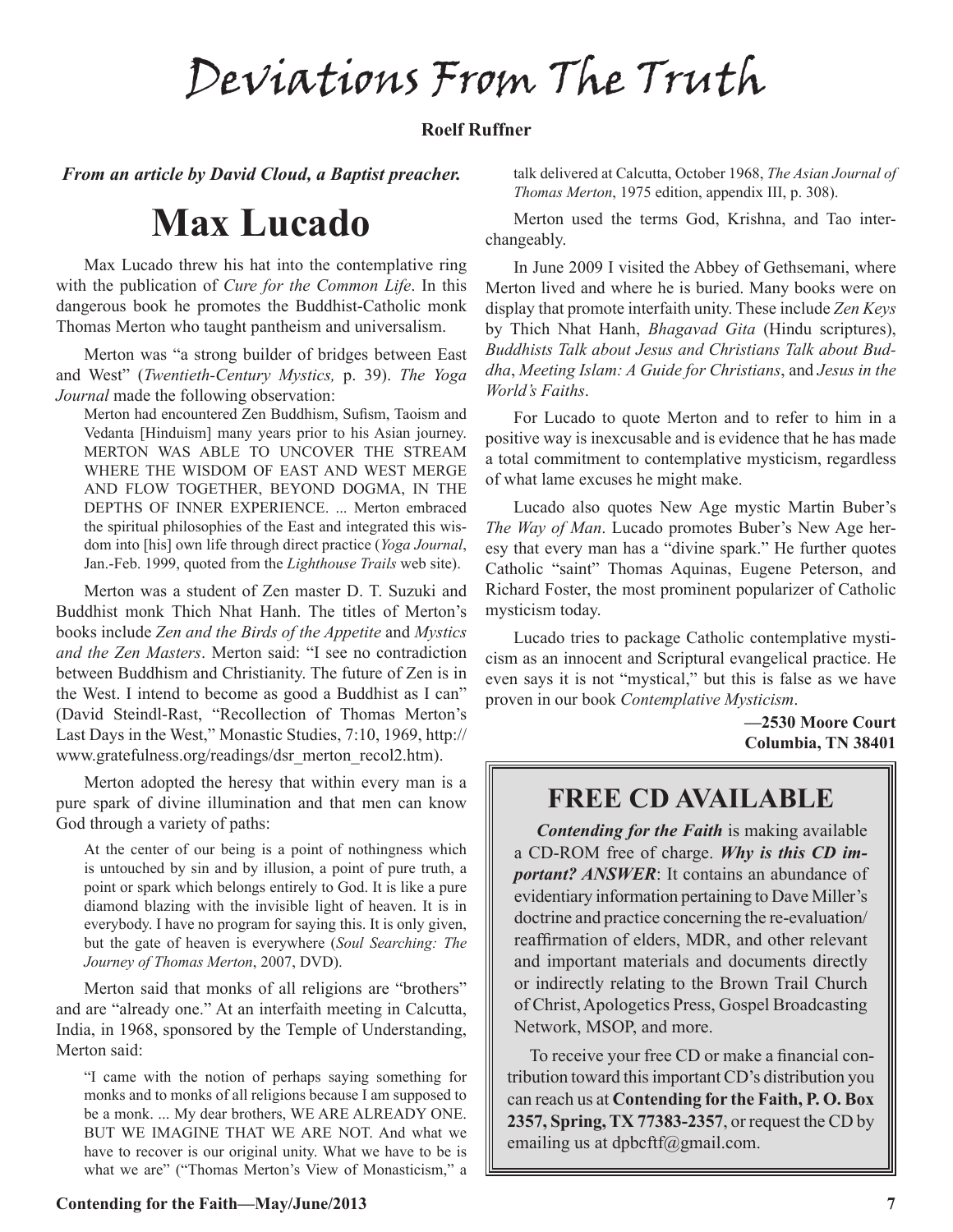*The following is Michael Hatcher's editorial from the April 2013 Defender. It is a review of attempts over the last few years to arrange a debate with Mac Deaver concerning his doctrine by which he teaches that in the process of becoming a Christian today one must be baptized with and/or in the Holy Spirit.* **—David P. Brown, Editor**

I wanted to give an update to our readers regarding the proposed debate between Daniel Denham and Mac Deaver. If our readers recall, brother Deaver came to a new, novel idea regarding the Spirit's work on the Christian's heart in his preparation for a debate on the indwelling of the Spirit with Marion Fox. In that debate, Deaver used *supra-literary*  regarding the work of the Spirit on the Christian. He stated, "there are some things that the Holy Spirit does for me in a supra-literary fashion." This began to raise some red flags, however most brethren gave him the benefit of the doubt. Mac was not content to remain in this first stage of digression. That debate was dealing with how the Spirit dwells in the Christian; such had never been a fellowship issue among brethren and is not now. However, Mac went beyond the indwelling to the working of the Spirit upon the Christian. This correctly had been a matter of fellowship among brethren.

Through the years Deaver went beyond his simple statement of "supra-literary" work of the Spirit on the Christian stating more explicitly that the Spirit works in addition to the Word of God on the heart of a Christian. He claimed that the Spirit helps the Christian to overcome sin, live a Christian life, and that the Spirit directly gives the Christian wisdom, etc. However, Mac was not content to remain teaching such Wesleyan doctrines as these, he continued to progress in his teachings to where he now teaches that all Christians today are baptized with the Holy Spirit.

For several years *Defender* had been exposing Mac Deaver as a false teacher and one with whom we could no longer fellowship as a result of these teaching. After publishing several articles in 2009, Mac Deaver wrote to us challenging us to a debate. I accepted that challenge that either I or a representative of my choosing would debate Mac. I also placed the conditions that the debate be held at the Sherman Drive Church of Christ building in Denton, TX (where Mac Deaver preached at the time), and it be on the subject of Holy Spirit baptism.

Mac and I began negotiations for the debate, but there was a problem as the ungodly elders (Joe Chism—who has since died, Harry Ledbetter, and Randy Morse) at Sherman Drive (the former Pearl Street congregation) refused to allow "certain brethren" in their building. Those brethren were Dub McClish and any who agree with him. Since everyone that would be involved in the debate on our side are in agreement with brother McClish, they would not allow any of us in their building. As a substitute for the Sherman Drive

building, Mac said, "We can obtain public facilities for the discussion. Perhaps we could have it at the Denton Civic Center." I then agreed stating, "I do not have a problem with the location being the Denton Civic Center."

Mac and I continued in negotiations and finally signed propositions with Daniel Denham being my representative for the debate (it had been agreed that I would do all the negotiations with Mac for the debate). However, as we reported before, Mac never contacted the Denton Civic Center, even though that was the location I agreed to accept (not some other location). The Denton Civic actually had a conflict with the dates to which Mac and I had agreed, thus it would have been impossible to have the debate there. Mac, in obtaining a location should have contacted them after I agreed to that location and when it was found out that the debate could not be held there, contacted me to negotiate another location. However, he did not do this. Thus, upon learning of the impossibility of using the Civic Center, we urged Mac to find a location, but he decided to no longer correspond or negotiate with me. We finally placed a time limit upon Mac for negotiating and finding a location for the debate. Mac allowed that time limit to pass, thus cancelling the debate. I dealt with all this in the October 2009 issue of *Defender* and documented everything at that time.

Since Mac sabotaged the debate by failing to negotiate and obtain a location for it, brother Denham began dealing with Deaver's material and book he had written promoting Holy Spirit baptism today. These articles demolishing Deaver's material were published in *Defender*. In response, Deaver brought out a special issue of *Biblical Notes Quarterly* and made a feeble attempt at answering a small portion of what had been dealt with in brother Denham's articles.

However, we continued to hear word that Deaver was wanting the debate, thus in the August 2012 issue of *Defender*, we decided to provide an opportunity for Mac to have the debate. We listed five requirements for us to resume negotiations for the debate. In the fifth requirement, we placed a time limit for obtaining a location for the debate that would be agreeable to me by November 30. That time passed without a word from Mac.

David Brown asked brother Denham to speak on the subject "Christ Confronted Error About the New Birth" at the 2013 *Contending For The Faith*, Spring Church of Christ lectureship. Brother Denham again dealt with Mac Deaver's false doctrine regarding the new birth of John 3:3, 5 in the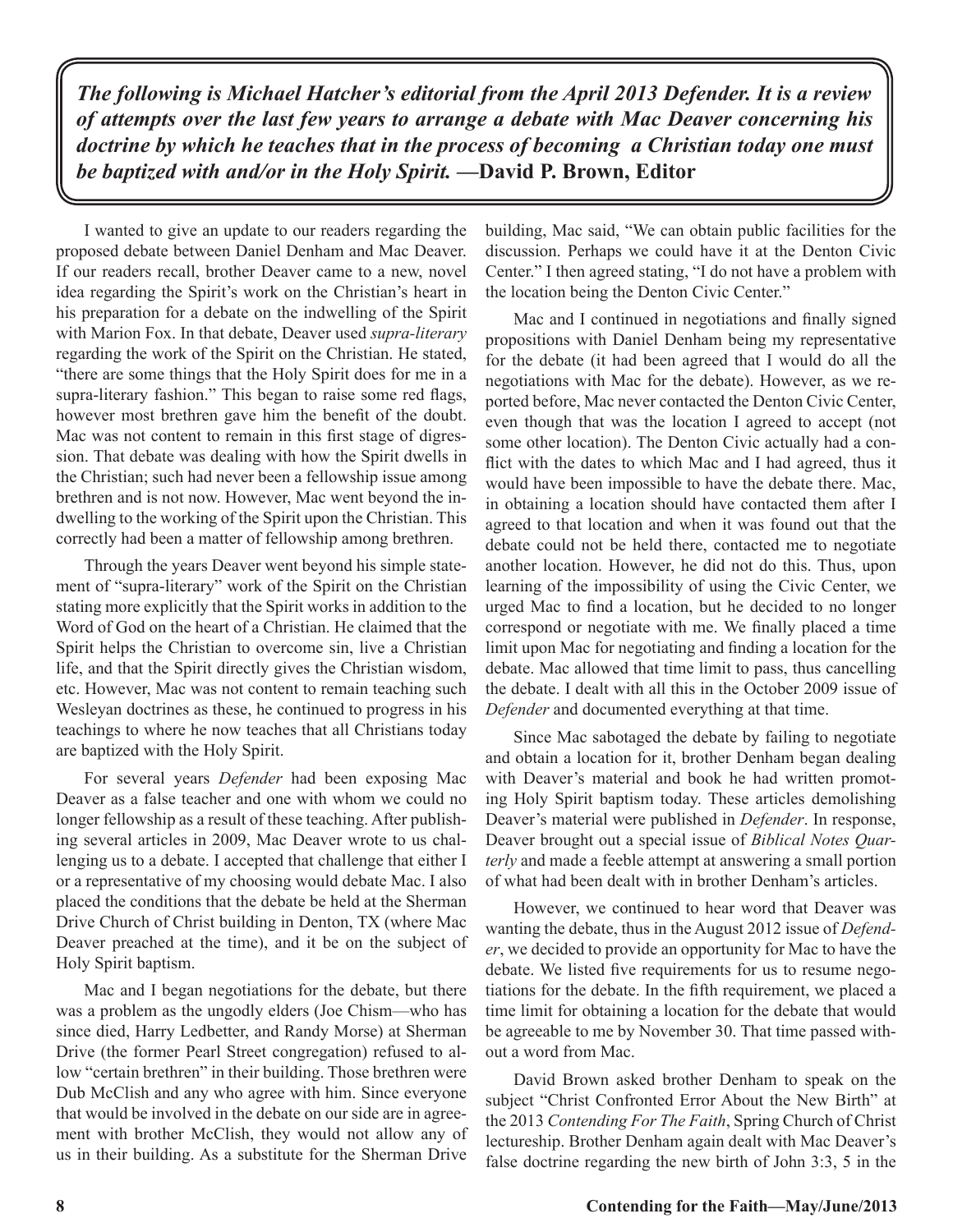lesson (and the chapter in the book which I would encourage all to obtain a copy). Deaver watched part of Daniel's lesson and then ranted in a letter to brother Brown trying to get brother Brown to get brother Denham to debate him. After some discussion, I wrote Mac on March 18, 2013, as follows:

Mac:

This was placed in the August 2012 issue of *Defender*  on page 3.

Debate

Since brother Deaver is still longing for a debate, we are willing to resume negotiations for a debate with him. However there are certain requirements we will insist upon before resuming negotiations with Mac. These are requirements, not suggestions, not things to negotiate, but requirements for us to resume negotiations.

1. Mac must repent of sabotaging the original debate arrangements.

2. Mac must repent of lying about the debate in Biblical Notes Quarterly.

3. Mac must direct all correspondence to me, as he had agreed to do when negotiating previously.

4. Mac must agree to the propositions for the previous debate.

5. Mac must obtain a place in Denton, Texas, for the debate that would be agreeable to me by November 30.

If Mac is willing to do these things, then the debate can still be held and I will enter into negotiations with him again. If he is not willing to abide by these requirements, then everyone will still know that Mac (1) sabotaged the first debate, (2) he is the one who is not willing to do what is necessary to have the debate, (3) there will be no more negotiations with him for a debate, and (4) Mac does not really want to engage in a debate with brother Daniel Denham on Holy Spirit baptism after all.

Since you are still clamoring to some (I read your diatribe to David Brown) about having a debate, even though we believe you still need to take care of the first two points, we are willing to forgo those first two points to get the debate accomplished. We will agree to the propositions that were previously signed along with all the details to which we previously agreed. That will leave only two details to be worked out: the date and the location.

Please send me some dates for us to consider. Additionally, you will need to find a location in the Denton/Fort Worth area that will be agreeable to us by the end of June (if this is too much of a hardship on you, I will be willing to check on a couple of places).

Mac, while I know how much you detest me, these 2 aspects are simple enough to accomplish, so let's get this debate scheduled. We are trying to remove the obstacles to get it done. Now do you really want to have the debate?

We were trying to get the debate accomplished, but also doing so according to the agreements to which Mac had pre-

Instead of writing to me and resuming negotiations regarding a location and date for the debate, he instead writes another tirade to brother Brown (dated March 21, 2013). In this letter he steadfastly refuses to negotiate the debate with me. Then he sent a letter directly to brother Denham (dated April 2, 2013) trying to resume negotiations but not keeping his original word that all negotiations would take place with me. Thus, after some discussion and after I received a letter from brother Denham, I again (and for the last time unless he resumes negotiations with me by the time frame set forth in my March 18 letter) wrote Mac a letter dated April 10, 2013, in which I wrote:

Mac:

I am in possession of your renewed attempt to make an end-run around the agreements you previously made. Brother Denham sent me a letter detailing his views of such skullduggery. I am including brother Denham's letter with this response.

Mac, you still have time to negotiate a date and location for the debate if you really do want to debate brother Daniel, as you claim you do. That time frame is the end of June. If that date passes and you have not negotiated a date and location with me, then there will never be any debate between you and Daniel. We were willing to remove two of the requirements we had made simply to get the debate done. If you are not willing to negotiate the date and location of the debate with me (and return to all the original terms to which we had previously agreed), then there will be no more attempts, and there will be no debate.

Mac, the ball is in your court. You can negotiate a date and location with me before the deadline we have imposed, or you can let it pass and never have the debate you claim you want—you might as well, as brother Denham states, "file-thirteen" anything else. Now, what is it going to be: negotiate with me, or never have the debate?

As I stated in the letter, I enclosed Daniel's letter he wrote to me. I believed it would be profitable for Mac to see how Daniel felt about his letter. That letter is below:

Dear Brother Michael,

Mac adamantly refuses, as if by royal decree, to correspond with you on our side of the issue. But I will only correspond with his highness through the means to which he originally agreed which was based on the fact that he challenged you and the brethren at Bellview, and I am and have been all along simply your representative in this matter. The fact that he refuses to do so illustrates perfectly the truth of the accusations that he is untrustworthy, as he clearly refuses to keep his original word despite being the one who issued the challenge. Thus, one cannot, just as clearly, trust him to keep his word in any future negotiations if there were any even contemplated. As to his sophomoric attempt here to once more do an end-run around what he signed to do originally, he can just file-thirteen them as far as I am concerned. He is and will remain under obligation to keep his word, even if he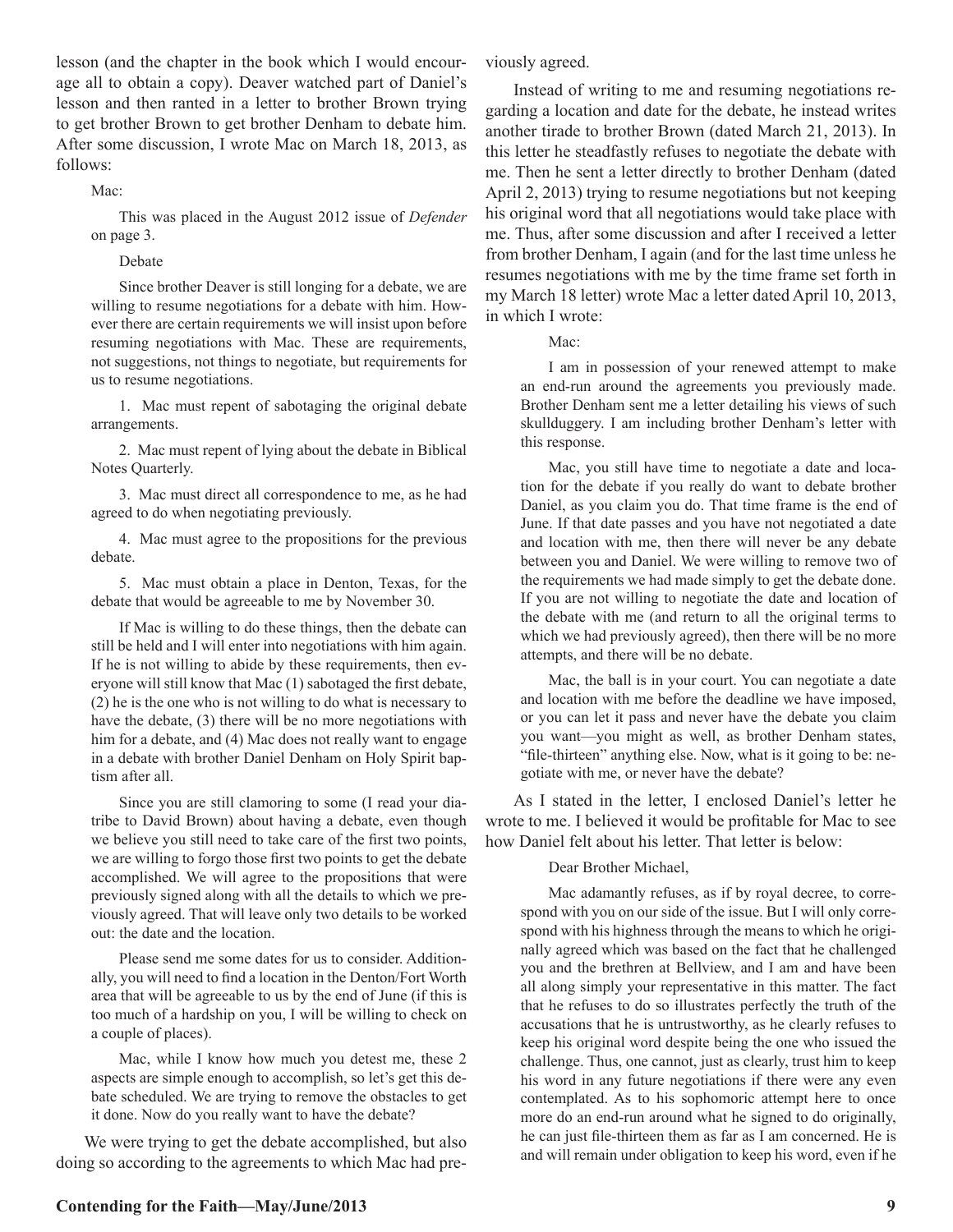doesn't think so. Morality and ethics are not limited to Mac's feelings in the case. If he had lived in the time of Christ, Mac, as he is now, could not have been accused of being an "Israelite," like Nathaniel, "in whom is no guile."

As to the proposition he submitted in his most recent letter, it is fascinating that while he was doing that in writing to me, his minion, Marlin Kilpatrick, was arguing to a brother that all of the original arrangements, including Mac's proposition, were now off the table. According to the other party, Marlin claimed that Mac now was no longer obligated to that proposition—never mind, of course, that we have Mac's signature affirming belief in it from both 2009 and now. But we also had his signature accepting the terms of the debate and my place simply as your representative, but we see now what real value Mac's signature really holds. The carrot he attempts to hold out on the proposition here can just as easily be removed as he did his agreement to deal directly with you on the debate details. He has no credibility left to his name. We gave him too much credit. We put more value in his signature than he does.

He also claims that he has been falsely accused of hiding out in Sheffield. But the facts show otherwise, despite his feckless attempt, to which he alludes, to play to the gallery back in 2009, after having refused to keep his word. The facts have indeed not changed. He sabotaged the debate. The emails showing this fact have not disappeared.

Furthermore, even his loyal minion Marlin Kilpatrick has admitted in writing to another brother in a letter currently in my possession that the debate was cancelled after Mac withdrew from the negotiations for the original debate agreement in 2009. All of Mac's posturing since then simply is cover for the fact that he fled from the debate. Furthermore, it is a matter of record that I have been to Texas on at least two occasions (to Spring in particular) to deal with Mac's heresy almost in his backyard. He had more than sufficient opportunity to confront me on the matter at those venues after I had traveled almost half-way across the country to deal with his teaching. His buddy Marlin refused even to show up to discuss matters at Ocala, which is indeed Marlin's backyard. Also, I have written numerous articles on his error, including a lengthy serial consisting of several articles, of which Mac dealt with but part of one and acted as though he had answered everything I have written, when in fact he did not even address everything in that article. But such deception seems to have become commonplace with Mac. Mac has also never addressed the two large and well-documented manuscripts refuting his errors published in the Spring lectures. Yet Mac has Marlin running around demanding that others and I answer the supposed "sound arguments" that Mac postulated in the Vick debate. I have pointed out to Marlin that Mac has yet to put forth any genuinely sound arguments. I even noted several things to Marlin that Mac cannot prove and yet must in order to even begin to formulate a sound argument on Acts 2, 8, 10, and 19, much less John 3:5 and Titus 3:5-6. But objective evidence does not seem to play into Marlin's concept of what constitutes a "sound" argument. I suspect that he really does not know what makes an argument sound. Assertion appears to be sufficient for him right now, especially if Mac is the one making it. If Mac says it, it must be so regardless of how specious and fatuous the claim.

It is also fascinating that Mac admits that he did not read Michael's letter (or "all of it," as he now vacuously claims), despite the obvious fact that he tried clearly to leave the impression with Marlin that he did in fact read all of it. He got caught in his own deception on the matter, but instead of repenting we see just more alibis from Mac on the matter. He simply refuses now to take responsibility for his own failings here and admit the obvious. Even Marlin at first admitted that Mac had lied to him about the letter. Only after Marlin checked with his new mentor did he change his conclusion. This is the same Marlin who claims to not be taking sides, but whose letter to brother Jim Driggers back in February certainly does so without any hesitation.

Marlin also ran to Mac to get his ex cathedra declaration on the "in Christ" question, after Marlin had originally answered "true," to find that the phrase is just not precise in meaning, according to Mac. I have since asked Marlin if one can receive the remission of sins today without being in the spiritual body of Christ. We'll see how he answers, if he does. One thing, however, is certain; he will run to Mac first to get his imprimatur for his answer.

In fact, when a good brother asked Marlin about the "in Christ" question, Marlin told him to contact Mac first and he would enlighten the brother on the matter, even as Mac had enlightened him that the phrase was "not precisely stated." Pity, poor Paul, who used it so repeatedly without Mac's advice to guide him! Of course, if Mac can teach by implication that Philip, an inspired preacher, messed up in Acts 8, then why doubt that he would implicitly indict Paul, a mere apostle of Jesus Christ, for his "imprecise" statements in Ephesians 1? So, it must now be the case that the Brotherhood has to go to Mac first to get the newest answer on such questions while he is still evolving in his doctrine.

Mac states a number of times in his letter that he is the victim of "false accusations" supposedly made by me, especially in my most recent lecture at Spring. Of course, he has yet to show wherein such has actually occurred as he does not give any specifics. As I was dealing with the implications of his doctrine, he needs to address those matters rather than making his own patently false accusation that I falsely accused him. For one so trained in logic, he evidently now has profound problems dealing with the matter of implication when it comes to his theories, as we have seen in our articles abundantly documenting the same. He needs to show that the implications of his doctrine I addressed really are not entailed by it. As of yet, all he has done is throw dust in the air and rant against my presentation, which he admitted he had really only seen in part. (I suspect that he has not bothered at all to look at the manuscript documenting some of his quotes, etc.)

Mac has a tendency of operating in such devious ways, as shown back in 2004 wherein the claim was circulating among his followers that I had been challenged by him to debate and was hiding from the same. Of course, Mac had failed to contact me about this supposed debate, and I had to bring it to his attention by letter that no challenge had even been given to me by him or any of his cronies. Yet they were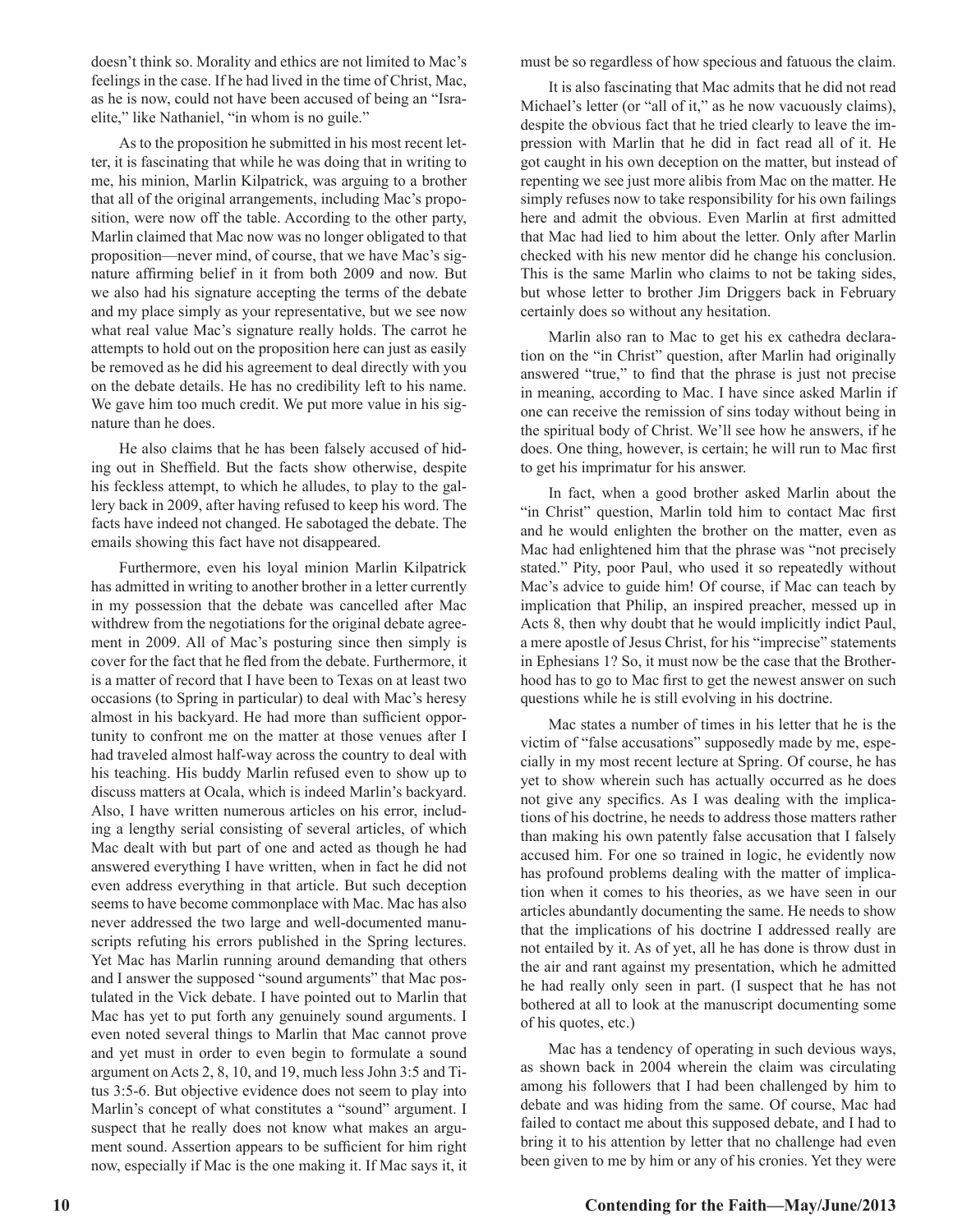strutting and preening as though they had just put Goliath and the Philistines to flight.

This brings up another salient point. His reference to me as "Goliath" in his letter to David is an interesting comparison in that I am 5 ft. 8 and one half in. in height (maybe 5'9" if I stretch a bit). Barbara got a good laugh out of that one. But, you will recall, David came down and met Goliath on the battlefield where Goliath stood. Well, here I stand (Goliath or not) on the same ground of agreement we all originally made back in 2009 and to which Mac affixed his signature, but where, oh where, is Mac?

Mac claims that throughout his evolution in this doctrine he has had the wisdom of God directly and immediately guiding him all along the way. But we are cause to wonder why the Spirit allowed him to teach what he now claims to be the false doctrine that Spirit baptism does not occur today?! We also pause to wonder why the Spirit did not correct him much earlier on the meaning of John 3:5 and the supposed transitional aspects of Acts 2, 8, 10, and 19 pertaining to Spirit baptism as Mac now proclaims?! We scratch our heads in astonishment as to why the Spirit did not tell him early on about Philip's blunder, Simon's and Luke's misperceptions concerning the laying on of the apostles' hands, and, now, of course, Paul's terrible imprecision in the use of the phrase 'in Christ"?! Either Mac wasn't paying very good attention to the proddings, leadings, slappings, pokings, zappings, whammies, or whatever other means the Spirit has supposedly laid upon Mac's mind in guiding him to his current confusions and contradictions. (At least Todd is trying to be consistent with the new informational insights he claims as being from the Spirit!) And how many more such special

revelations will come through Mac's being guided by this wisdom?

I pray that he will repent, and give up his error. The memory of his good father is a precious one to me, and Mac has sullied that memory and his father's good name. But I believe we are witnessing the beginning of yet another cult, just as with Crossroadism and Kingism. I pray that Mac and his followers will wake up as to where they are headed with this. If he lives ten more years, he will be teaching the fullblown second-work of grace heresy of John Wesley. Already he is teaching things comparable to where Wesley was early on in his speculations on Spirit baptism, which ultimately led to the Holiness, Pentecostal, and Charismatic Movements. But "there is none so blind as he who will not see!"

#### Yours in Christ,

Daniel Denham /s/

Brethren, here we stand! If Mac Deaver desires the debate with Daniel Denham, then he can do what is outlined in the letter to him and negotiate with me a date and location (I will even help find a location if he desires) in the Denton/ Fort Worth area to hold the debate. He must do this by the end of June. At that time, nothing else will be done regarding any debate with Mac Deaver. This is his last chance—there will be no more. At that time all we will do is to continue to expose his false doctrine.

> **—4850 Saufley Field Road Pensacola, FL 32526**

fgfgfgfgfgfgfgfgfgfgfgfgfgfgfgfgfgfgfgfg

## **THE "GIFT OF TONGUES"**

#### **Dub McClish**

One of the miraculous gifts of the Holy Spirit was the gift of tongues (1 Cor. 12:10, 30; 19:6; 14:2; et al.). What were these tongues in which some of the early saints were empowered to speak?

The first reference to this gift is in Acts 2:4, which describes an effect of the apostles' baptism in the Holy Spirit on the day of Pentecost. The context clearly states that the tongues in which they miraculously spoke on that day were simply identifiable, recognizable, foreign languages.

The amazed multitude said concerning the tongues in which the apostles spoke: **"And how hear we every man in our own tongue, wherein we were born?** (vv. 7–8), and **"…we hear them speaking in our tongues…"** (v. 11).

The second and third occurrences recorded in the New Testament merely state that certain ones spoke **"with tongues"** (10: 46; 19:6). Nothing in these two cases indicates that the tongues thus described were anything other

than various identifiable human languages, just as those on Pentecost were.

We next read of the gift of tongues in Paul's first letter to the Corinthians. He lists **"kinds of tongues"** and **"interpretation of tongues"** among the nine spiritual gifts (12:10, 28, 30). Paul declared that these miraculous tongues would cease when God completed His revelation (13:8), which He long ago did (Jude 3). In 1 Corinthians 14, Paul discussed the abuse, purpose, and correct use of tongues, referring to them fifteen times.

Were the tongues described in 1 Corinthians 12–14 different from those described in Acts, which, as noted, were various human languages? If we allow the Bible to define its own terms, there is no reason to assume that the tongues in 1 Corinthians are anything else. Unfortunately, many assume they are. The *KJV* translators curiously (and inexplicably) supplied unknown before tongues six times in 1 Corinthians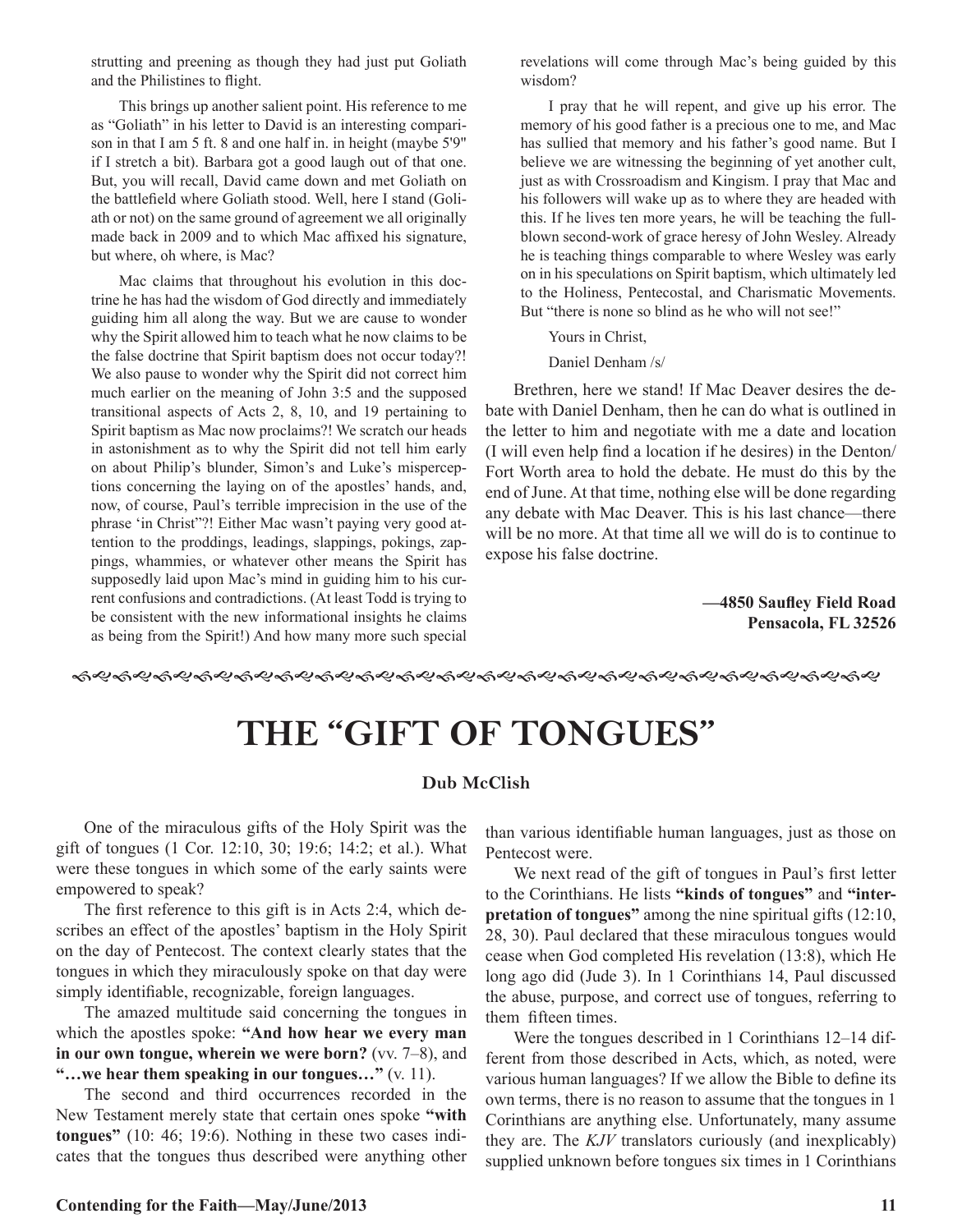14. Various later Bible versions have gone further, inexcusably substituting their subjective interpretations for translation of the word for **"tongues"** (e.g., ecstatic utterances, ecstatic speakings, language of ecstasy, et al.). Uninspired men have thus tampered with the inspired text. The modern concept of the gift of tongues came from men—not from the Holy Spirit. The gibberish nonsense of modern "tongues" often resembling monosyllabic baby talk—is an insult to the

Holy Spirit. If the Biblical gift of tongues were still available, faithful evangelists would not have to learn foreign languages. Be not deceived: The New Testament knows nothing of "ecstatic utterances."

> **—908 Imperial Drive Denton, TX 76209**

fhfhfhfhfhfhfhfhfhfhfhfhfhfhfhfhfhfhfhfh

#### **(Editorial—Continued from Page 3)**

truth, the natural communicative element of language, and the authority of the New Testament to take the wide gate and broad way, we have no way of knowing. But at some point in past time and space they had a radical change of mind toward said matters. And, the turn they made became the foundation on which the rest of their apostasy is built.

"WHATEVER IT TAKES" appears in a frame every second or two on Heritage's website (www.heritagechurchofchirst.org, last accessed 5/22/13). Clicking on that frame one is carried to the following message. This information was originally announced to the Heritage church on Sunday morning May 19, 2013.

...Among the suggestions we received for reaching more people was adding an option for worshipping with musical instruments. We realize that a cappella singing has been a long-standing tradition in our church, so we have spent a great deal of time studying the issue and praying for God to reveal his will as to what we should do. The shepherds are in unanimous agreement that scripture does not prohibit the use of instruments in our worship, but we also recognize that many of our members would still prefer a cappella singing.

Therefore, after much prayer and deliberation, we have decided together that the addition of an instrumental worship service would be beneficial to our quest to reach the lost. Beginning this fall, we plan to add a 3rd service on Sunday evenings that will include instrumental worship but otherwise will be fundamentally the same as the morning services. The two Sunday morning services will continue to be a cappella.

We realize this will be uncomfortable for some of our members, as it is for some of us. Further we are saddened that some of our leadership felt compelled to step down from their position during this process even though we all agreed it was not a biblical issue. However, we are convinced that God has called us to a mission that requires us to consider the needs and preferences of others above our own. Leaving the two morning services unchanged while adding an instrumental service allows people to focus on worshipping God in their own way, without binding. (www.heritagechurchofchirst.org/#/myhcc/special-announcement, last accessed on 5/22/2013).

#### Concerning Heritage Church, Dub McClish observed:

The Heritage building is only about 25 miles from my house. It was the former Midtown congregation that was near downtown Ft. Worth before it moved to the country, a few miles north of their old location, about 8 years ago. The preacher, Jim Hackney,

has been a liberal's liberal for many years (see quotes from him in Goebel Music's *Behold the Pattern*). Midtown/Heritage has been surging left for at least 25 years, apparently trying to at least keep up with its nearby neighbor, Richland Hills (now The Hills), so this development should be no surprise to anyone. It proudly hosted the likes of Max Lucado and Glen Owen 20 or more years ago. ...

Note the grounds for introducing the instrument: (1) "Our elders studied and prayed for God's guidance," and (2) the NT doesn't forbid it." The first one has become the mantra for any congregation that wants to innovate and ignore the Bible. The second one has been the mantra of denominations for decades, if not centuries, for their varied apostasies. Heritage "Church of Christ" is a denomination, pure and simple. It long ago adopted denominational hermeneutics, which has turned it into a denomination, while still parading itself deceptively as a "Church of Christ."

#### **Bar Church**

Several weeks ago we were treated to the following announcement from the Southern Hills Church of Christ (?) in Abilene, TX.

Southern Hills is a church committed to the vision of being God's Community Front Porch: Inviting, Including and Involving people in the life of Jesus. As we've grown into this vision, God has repeatedly led us to follow Jesus outside the walls of our church building to serve and share life with people—many of whom are not connected to God or a church family.

Recently, God led a group of Southern Hills members to make plans for something we're calling Bar Church. The mission of Bar Church is to take the gospel of Jesus to people who are unwilling, as a result of feelings of unworthiness or prior negative experiences with a church, to participate in a traditional church gathering within a traditional church setting. We believe it's something Jesus might do. ...(http://www.sohillschurch.org/getconnected/events/bar-church/, last accessed 5/22/13).

Please notice that Southern Hills, Abilene, TX, the Heritage Church, Ft. Worth, TX, and all other such churches are on the same page of the book of *Whatever It Takes* in determining spiritual and moral right and wrong. It will be interesting to see how far these new denominations will go in repudiating the pure doctrine of Christ and how many other churches will follow their lead in doing the same thing. We are convinced the sooner they do it the better it will be for the cause of Christ.

#### —**David P. Brown, Editor**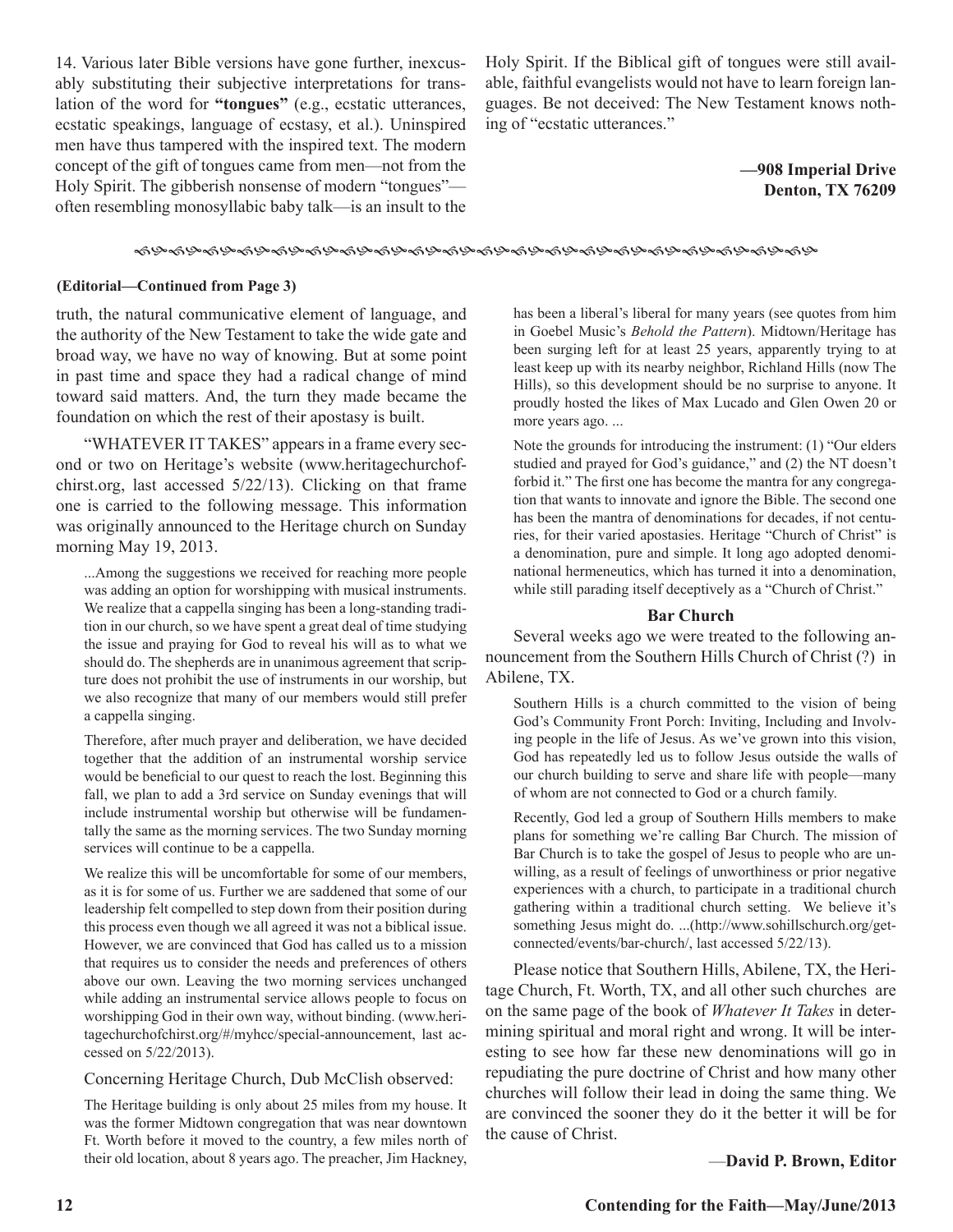## The Old Paths Pulpit



**Sermon Outline**

**Danny Douglas**

## *WHAT GOD HATH JOINED TOGETHER*

**Matthew 19:4-6.**



### **Introduction.**

1. Examples of some things God has *not* joined together.

- a. The Truth of God & The Doctrines of Men;
- b. Two Adulterers who have been married under civil law after an unscriptural divorce, etc.

2. Yet, God has joined together certain things, or certain things are joined together by their very nature in the eyes of God.

> a. These are inseparable, regardless of man's efforts.

b. For example, one may civilly divorce his wife without a scriptural cause.

c. Yet in God's eyes, he is still married to the wife that he divorced without authority from God.

3. That which God has joined together, man is not to tamper with, or attempt to put asunder.

4. Those who tamper with, or oppose the work of God, will lose their souls eternally (Rev. 22:18-19).

5. God has revealed in His word that which He has joined together.

6. We must respect the authority of Jesus Christ and His word (Col. 3:17; Mat. 28:18-20).

7. We must respect and uphold the work of God, and oppose any who would oppose it (Tit. 1:9-13).

### **"What therefore God hath joined together, let not man put asunder"** (Mat. 19:6).

### **I. Husband and Wife in a Scriptural Marriage**.

- A. God in the long ago ordained the marriage institu tion (Gen. 2:21-25).
- B. Jesus declared God's original plan for man and woman in marriage (Mat. 19:4-6).
	- 1. They would be one flesh.
	- 2. God would join together male and female.

3. This holy union is not to be tampered with by anyone.

- a. Not by in-laws.
- b. Not by another man or another woman.
- c. Not by the husband or wife themselves.
- C. There are those today who are seeking to desecrate the marriage institution.

1. By promoting homosexual "marriage." God said, "man" and "woman" (male and female) are to be joined together in marriage (Gen. 2:22-23; cf.

Gen. 1:26-27; Mat. 19:4-5; Mark 10:6-8).

2. God did not authorize marriage between any other living beings—Not two men or two women.

a. This is abomination (Rom. 1:26-27; Jude 7). b. Not between a human and an animal. This is bestiality and is a perversion (Lev. 18:23; 20:15, 16).

c. Anything contrary to God's plan is sinful (1 John 3:4).

D. Only certain people have authority from God to marry (Col. 3:17).

1. Those who have never been married before (1 Cor. 7:28; Mat. 19:4-6).

2. One whose husband or wife are deceased (Rom. 7:1-3; 1 Cor. 7:39).

3. Those whose marital mates have been put away

for the cause of fornication (Mat. 19:9).

a. Not the guilty party.

b. Not one who has been guilty of fornication himself—in the marriage relationship.

c. Jesus does not authorize these to remarry in Mat. 19:9, or in any other Scripture.

d. Although man "winks" at fornication and adultery, God does not! (Heb. 13:4; Gal. 5:19- 21).

## **II. Christ and the Church.**

A. Some cry, "Give me Jesus but not the church;" or: "I can be a Christian without the church."

B. They want to "decapitate" the Head from the body, because Christ is the Head of the church and He is the Saviour of the body (Eph. 5:23; Col. 1:18).

C. It is impossible to have salvation outside of Christ (Eph. 1:3, 7); and it is impossible to have Christ without the church!

1. He loved the church and gave Himself for it (Eph. 5:25).

2. He purchased the church with His own blood (Acts 20:28).

3. He is the builder and the founder thereof (Mat. 16:18).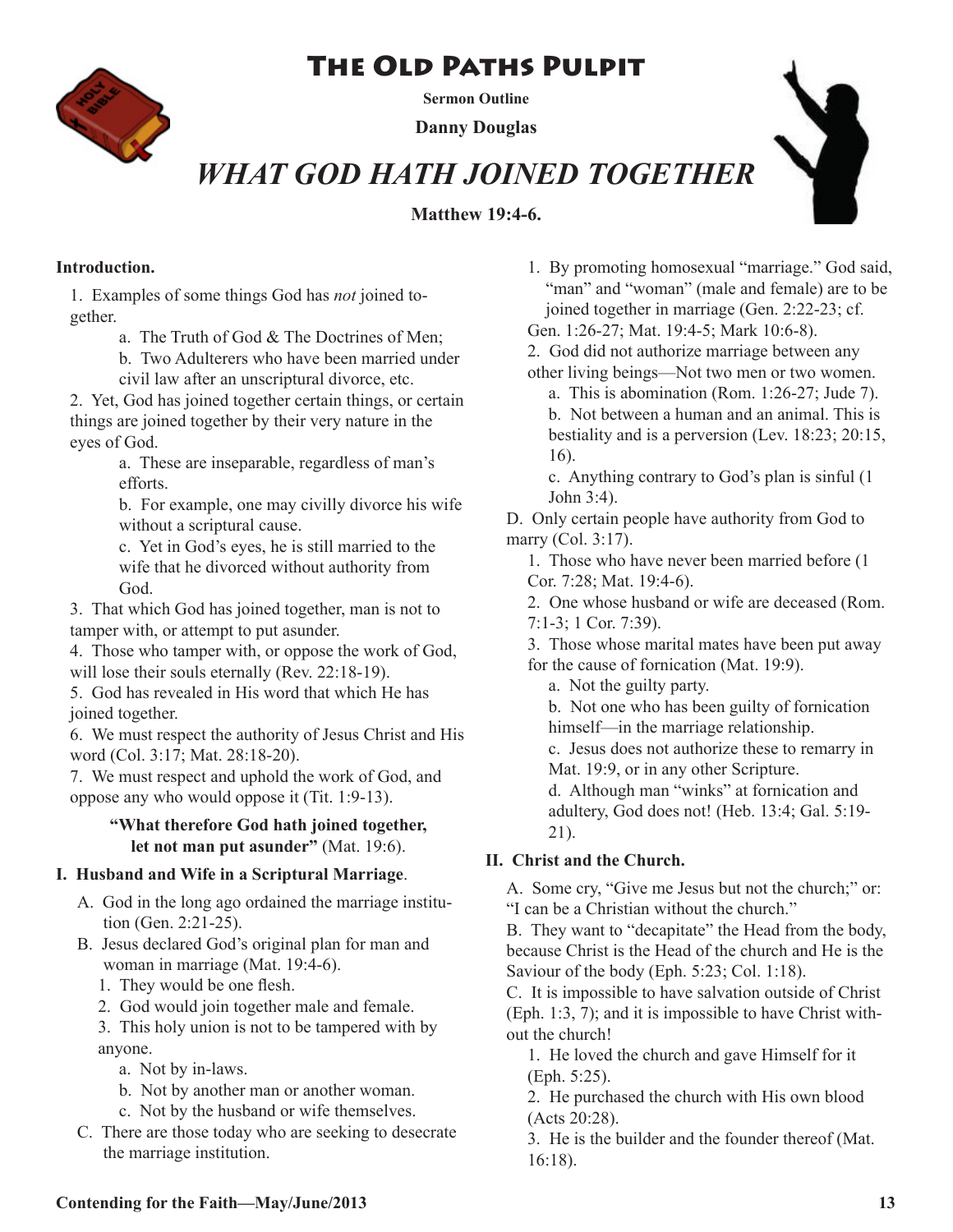4. Jesus Christ and the church are inseparable. As the head is connected to the body, so Christ is connected to the church as its Head (Col. 1:18).

5. The fullness of Christ is the church (Eph. 1:22- 23). Thus, there are no spiritual blessings in Christ, which are outside of the church. (Illustration: If a bucket is filled with water to the brim, you cannot have your hand in the bucket without it being in the water. In like manner, you cannot be in Christ and not be in the church.)

6. All the saved are in Christ and all the saved are in His body—the church (Acts 2:38, 41, 47; Eph. 5:23).

7. Those added to Christ are also added to the church at the same time (1 Cor. 12:13; John 3:5; Gal. 3:27).

D. God never joined Christ together with Roman Catholicism, or with any denomination. God never added a saved person to the Roman Catholic Church, any denomination, or any religious body other than the true church of Christ.

E. Those who are joined to these are lost and without Christ—joined to Satan, and not to Christ!

F. What Jesus Christ declared concerning those following man's teaching and spiritual blindness applies to all the religions of men today.

**But in vain they do worship me, teaching for doctrines the commandments of men…Every plant, which my heavenly Father hath not planted, shall be rooted up. Let them alone: they be blind leaders of the blind. And if the blind lead the blind, both shall fall into the ditch** (Mat. 15:9, 13-14).

G. God established the kingdom of God the church, but He did not establish the religious bodies of men (Dan. 2:44; Mat. 16:18).

### **III. Obedience and Salvation**.

A. Faith alone will not save. It is vain (James 2:17-20). B. Men say, "I'm saved by faith alone," but faith alone will not save!

C. We cannot enter into heaven without doing the will of God (Mat. 7:21).

D. Christ did not authorize anyone to obtain eternal salvation who does not obey Him, but those who do obey Him will be eternally saved: **"Though he were a Son, yet learned he obedience by the things which he suffered; And being made perfect, he became the author of eternal salvation unto all them that obey him;"** (Heb. 5:8-9).

E. Regardless of man's efforts to separate obedience from salvation, they cannot separate the two.

F. Many want to separate belief and baptism. Yet, Jesus joined them together: **"He that believeth and is baptized shall be saved; but he that believeth not shall** 

### **be damned"** (Mark 16:15).

G. Without obeying the command to be baptized (Acts 10:47-48), one cannot:

1. Enter into Christ (Rom. 6:3; Gal. 3:27), where all spiritual blessings reside (Eph. 1:3).

2. Enter into the church—the body of Christ—the kingdom of God (1 Cor. 12:13; John 3:5; Mark 16:16—Acts 2:47).

3. Be saved (Mark 16:16; 1 Pet. 3:21).

4. Be washed from sin and regenerated (Acts 22:16; Tit. 3:5; 2 Cor. 5:17).

5. Contact the blood of Christ and receive the remission of sins (Acts 2:38—Mat. 26:28; Acts 22:16—Rev. 1:5).

6. Be buried with Christ (Rom. 6:4; Col. 2:12).

7. Be risen with Christ and rise to walk in newness of life (Rom. 6:4-5; Col. 2:12; Col. 3:1).

H. If we love Christ, we will obey all of His will (John 14:15, 21-24; Mat. 28:20).

### **IV. Christ and the Doctrine of Christ.**

A. Some say, "Doctrine is not all that important." Yet, it is the teaching of the Lord! (Mat. 28:18-20).

B. This is false. The early church continued in the "apostles' doctrine" (Acts 2:42), that is, the doctrine of Christ which the apostles taught.

C. Some falsely teach: **"We preach the gospel to the world and doctrine to the church."**

1. Yet, when Sergius Paulus first heard the gospel he was **"astonished at the doctrine of the Lord"** (cf. Acts 13:6-12).

2. Moreover, Paul was **"ready to preach the gospel"** (Rom. 1:15), to the Lord's church at Rome (cf. Rom. 1:7).

D. The doctrine of Christ is from Him, as revealed by the Holy Spirit to inspired men (John 16:13-15; Eph. 3:3-5; Gal. 1:11-12).

E. Those who refuse the doctrine of Christ are actually refusing Christ Himself.

1. We cannot have Christ without His doctrine.

2. Moreover, we cannot have the Father and the Son, unless we abide in, continue in, and obey His doctrine: **"Whosoever transgresseth, and abideth not in the doctrine of Christ, hath not God. He that abideth in the doctrine of Christ, he hath both the Father and the Son"** (2 John 9).

3. Liberals say that **"the doctrine of Christ"** is only the **"doctrine about Christ,"** and does not include all of the New Testament.

4. They teach that we can unite with those who differ with us on worship, the plan of salvation, the organization of the church, etc., as long as we agree on the doctrine about Christ.

5. In other words, the important thing is that we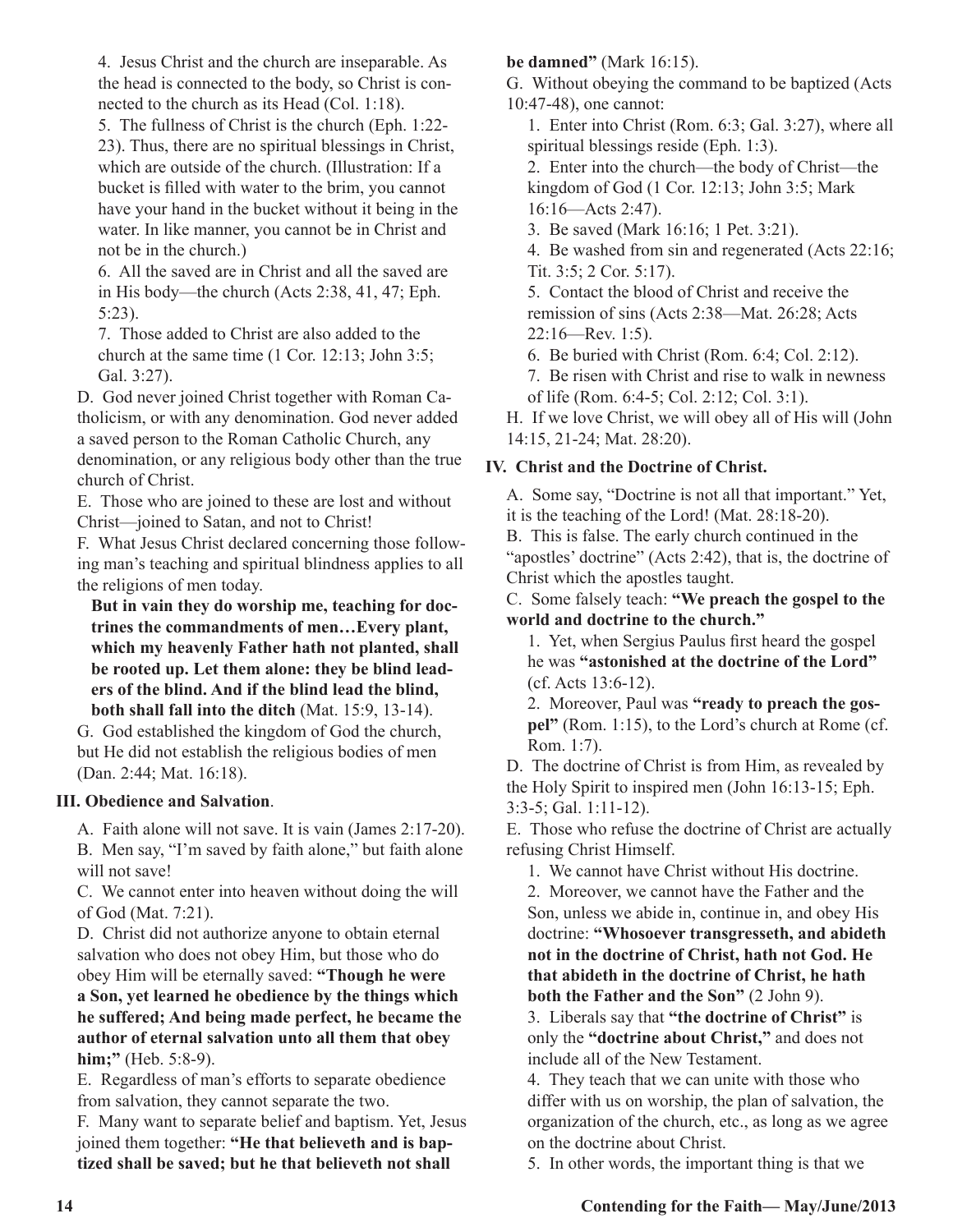hold to the Lordship and Deity of Jesus, and the fact that He died for man's sins and rose again.

6. While it is necessary to understand and believe Who the Lord is, and what He did for man while on earth (Mat. 16:15-17; 1 Cor. 15:3-4), we must embrace all of the New Testament.

7. He shed His precious blood to bring us all of the New Testament (Mat. 26:28; Heb. 13:20-21).

8. All of the New Testament is His word and not just a part of it. **"By so much was Jesus made a surety of a better testament"** (Heb. 7:22).

9. It is the New Testament that we must abide in and follow if we are to have salvation and know the Lord (Heb. 8:6-13; 1 John 2:3).

F. Except we continue in the Lord's word, which is His doctrine, we cannot be His disciples and we cannot be free from sin (John 8:31-32).

G. The word which Peter, Paul, John and the other inspired writers wrote is just as much the word of Christ as the very words which He spoke during His earthly ministry, and which are recorded in Matthew, Mark, Luke and John (2 Cor. 4:5; 1 Cor. 2:13; 14:37; Eph. 3:3- 5; Rev. 22:18-19).

H. Those who reject any of the doctrine of Christ, He will reject in the last day: **"He that rejecteth me, and receiveth not my words, hath one that judgeth him: the word that I have spoken, the same shall judge him in the last day"** (John 12:48).

### **V. Baptism and Salvation.**

A. Jesus Christ joined baptism and salvation together in Mark 16:16, **"He that believeth and is baptized shall be saved; but he that believeth not shall be damned."**

1. The coordinating conjunction, **"and,"** joins together belief and baptism with equal force.

2. The Divine order is: Belief plus Baptism = Salvation.

3. It is as simple as:  $2 + 2 = 4$ .

4. Jesus, Who has authority in heaven and on earth (Mat. 28:18) declared that baptism and salvation are to be joined together!

5. Peter, an apostle of Jesus Christ and inspired of the Holy Spirit, stated that: **"…whereunto even baptism doth also now save us…"** (1 Pet. 3:21).

Thus, to deny the essentiality of baptism is to deny apostolic teaching (1 Pet. 1:1), and the words of the Holy Spirit Himself (1 Pet. 1:12).

 B. To say that one can be saved without, or before, baptism is to teach:

> 1. That one can be saved in his sins, because baptism is for **"the remission of sins"** (Acts 2:38).

2. That one can be saved outside of Christ, because scriptural baptism puts one "into Christ" (Rom. 6:3; Gal. 3:27).

a. This is impossible because redemption is in Christ (Eph. 1:7; Col. 1:14).

b. This is impossible because forgiveness of sins is in Christ (Eph. 1:7; Col. 1:14).

c. This is impossible because all spiritual blessings are in Christ, and salvation is a spiritual blessing (Eph. 1:3).

3. That one can be saved without the blood of Christ, because man contacts the blood of Christ in the act of New Testament baptism (Acts 2:38—Mat. 26:28; Acts 22:16—Rev. 1:5).

4. That one can be saved without being a part of Christ, because baptism puts one into the body of Christ, of which Christ is the Head and Savior (1 Cor. 12:13; Eph. 1:22-23; 5:23; Col. 1:18).

5. That one can be saved, without being added to the body of the saved, which is the church (Acts 2:38, 41, 47).

6. That one can be saved while still under the power of darkness, because baptism puts one into the kingdom of God, and only those delivered from the power of darkness are in the kingdom of God (John 3:5; Col. 1:13).

C. One cannot be saved before baptism, even if he intends to be baptized later, because:

1. One cannot be renewed and become a new creature, until he undergoes the **"washing of regeneration and renewing of the Holy Ghost"** (Tit. 3:5), in baptism (Acts 22:16; 2 Cor. 5:17).

2. One cannot be baptized for the scriptural purpose of remission of sins if he assumes that he is being saved before the act of baptism (Acts 2:38).

3. One cannot undergo the operation of God in having the body of sins removed, until he is buried with Christ in baptism (Col. 2:11-12; Rom. 6:4).

4. One cannot rejoice in the Lord until he is baptized, and salvation is great cause for rejoicing (Acts 8:38-39; Acts 16:33-34; Phil. 3:3; 4:4).

 D. The New Testament proves the essentiality for baptism, in that:

1. It is an urgent matter that cannot be postponed, not even for a few hours (Acts 16:29-34; 8:35-39;  $22:16$ ).

2. It is one of the Seven Ones of Ephesians 4:4-6 and every one of them is necessary for one to be a Christian (Eph. 4:4-6).

3. Baptism puts one into fellowship with the Godhead, without which one is darkness (1 John 1:5-7; Mat. 28:19, *ASV*; 2 Cor. 13:14; 1 Cor. 1:9).

### **VI. The Holy Spirit and the Bible.**

A. The Scriptures show conclusively that the Bible, the word of God, is the work of the Holy Spirit!

**"And take the helmet of salvation, and the sword of**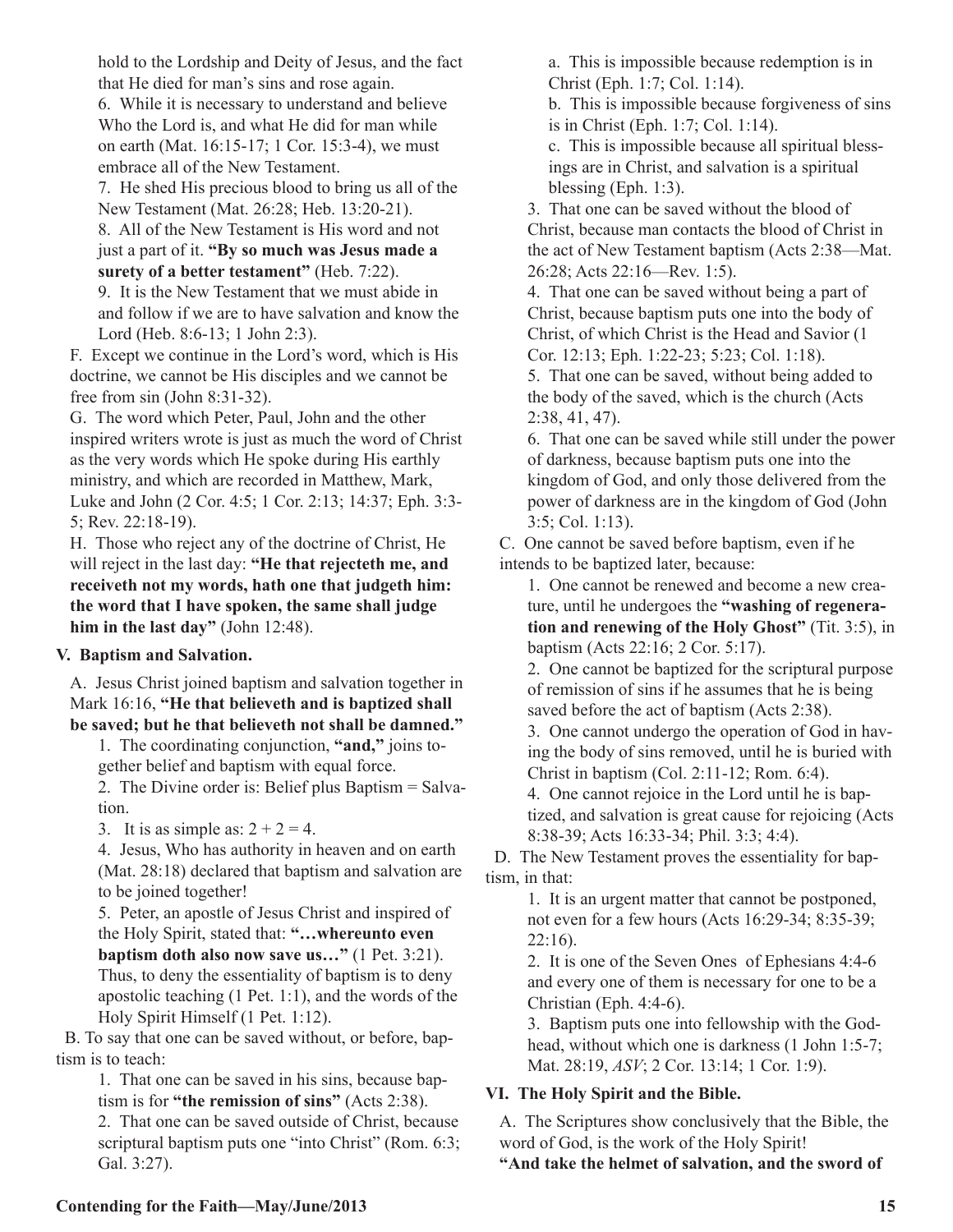**the Spirit, which is the word of God:"** (Eph. 6:17). B. Inspired men of old spake as they were: **"moved by the Holy Ghost"** (2 Pet. 1:21; cf. 1 Pet. 1:11; Acts 28:25).

C. Paul and all the apostles and inspired men spoke: "**… not in the words which man's wisdom teacheth, but which the Holy Ghost teacheth…"** (1 Cor. 2:13; cf. Jer. 1:9).

D. The Holy Spirit guided the apostles into **"all truth"** (John 16:7-13), beginning on the first Pentecost following the resurrection of our Lord (Acts 1:4-5, 7-8; 2:4, 16-18).

E. Acts 1–2:4.

F. Jesus promised the apostles, concerning the Holy Spirit, that He: **"shall teach you all things, and bring all things to your remembrance, whatsoever I have said unto you"** (John 14:26).

G. All the inspired men of the Bible were guided by the Holy Spirit, the Spirit of God (2 Sam. 23:2; Eze. 2:2; 11:5; Mat. 10:20; Mark 12:36; 12:11; Acts 1:16; 4:8; 4:25; 1 Cor. 2:10; Eph. 3:3-5).

### **I. False doctrines on the Holy Spirit can be refuted by the Scriptures.**

A. Mac Deaver's false doctrines on the Holy Spirit would imply that the Spirit's work in revealing the will of God to man is insufficient.

1. God does not guide men in any way, except through the inspired word of God [*This study is not concerned with God's providential care, for who all knows what God does on behalf of his faithful children. It is concerned with how the Holy Spirit instructs men and thereby places certain obligations on him that man must discharge in order to be saved and remain faithful to God.*—Editor]

2. All has been completed revealed, and God has provided man with all things that pertain unto life and godliness (2 Pet. 1:3).

3. The faith has been once for all delivered to the saints (Jude 3).

- 4. The faith is to be:
	- a. obeyed (Acts 6:7; Rom. 1:5);
	- b. preached (Gal. 1:23);
	- c. kept (2 Tim. 4:7);
	- d. continued in (Acts 14:22; Col. 1:23);
	- e. established in (Acts 16:5; Col. 2:7);
	- f. to be sound in  $(Tit. 1:13)$ ; and
	- g. earnestly contended for (Jude 3). We are to stand fast in **"the faith"** (1 Cor. 16:13); to love one another in (Tit. 3:15); **"with one mind striving together for the faith of the gospel"** (Phil. 1:27b) and resist the devil **"stedfast in the faith"** (1 Pet. 5:9).

6. The idea that man today needs some kind of in-

fluence or impact upon him, apart from the word of God, is to deny the all-sufficiency of the Scriptures (2 Tim. 3:15-17).

7. The idea that man cannot understand the Scriptures without some kind of direct influence from God, is to deny the efficacy of the Spirit's work in providing that which man can readily understand, follow and obey, without any extra help or direct impact (Eph. 5:17; Isa. 35:8; Acts 18:8).

8. The Scriptures themselves provide the illumination that we need (2 Cor. 4:3-5; Psa. 119:105; 2 Tim. 1:10).

9. The following Scriptures readily refute these false ideas by showing the connection between the Spirit and the word of God: 1 Pet. 1:22; Eph. 6:17; 1 Pet. 1:12—Rom. 1:16.

J. The word of God is able to build us up and lead us to the heavenly home, as Paul declared to the Ephesian elders: **"And now, brethren, I commend you to God, and to the word of his grace, which is able to build you up, and to give you an inheritance among all them which are sanctified"** (Acts 20:32).

## **VII. Conclusion:**

1. Man is forbidden to divide asunder that which God hath joined together: Husband and Wife in a Scriptural ("God joined") marriage; Christ and the Church; Obedience and Salvation; Christ and the Doctrine of Christ; Baptism and Salvation; and the Holy Spirit and the Bible.

2. To become joined to Christ, obey the gospel plan of salvation one must:

a. Hear the gospel of Christ (Rom. 10:17);

b. Believe the gospel of Christ (Mark 16:15; Acts 18:8; Rom. 1:16);

c. Repent and turn to God (Acts 2:38; 3:19; 17:30; Acts 26:20);

d. Confess Jesus Christ as the Son of God (Acts 8:37; Rom. 10:9-10; 1 Tim. 6:12); and be

e. Baptized in His name for the remission of sins (Acts 2:38; 22:16).

3. Baptism puts one into Christ and into His body the church (Gal. 3:27; 1 Cor. 12:13).

4. Then one must live a faithful and godly life (Tit. 2:12; Rev. 2:10; John 14;15; 1 John 1:7; 1 Cor. 15:58).

5. As a member of the Lord's church, if you realize that you have taken yourself away from God and out of fellowship with Him by an unfaithful life, by repentance, confession of sin, and prayer, you may be restored and joined to Him again (Acts 8:22-24; 1 John 1:9; James 5:16).

> **—704 Azalia Dr. Mt. Pleasant, TN 38474**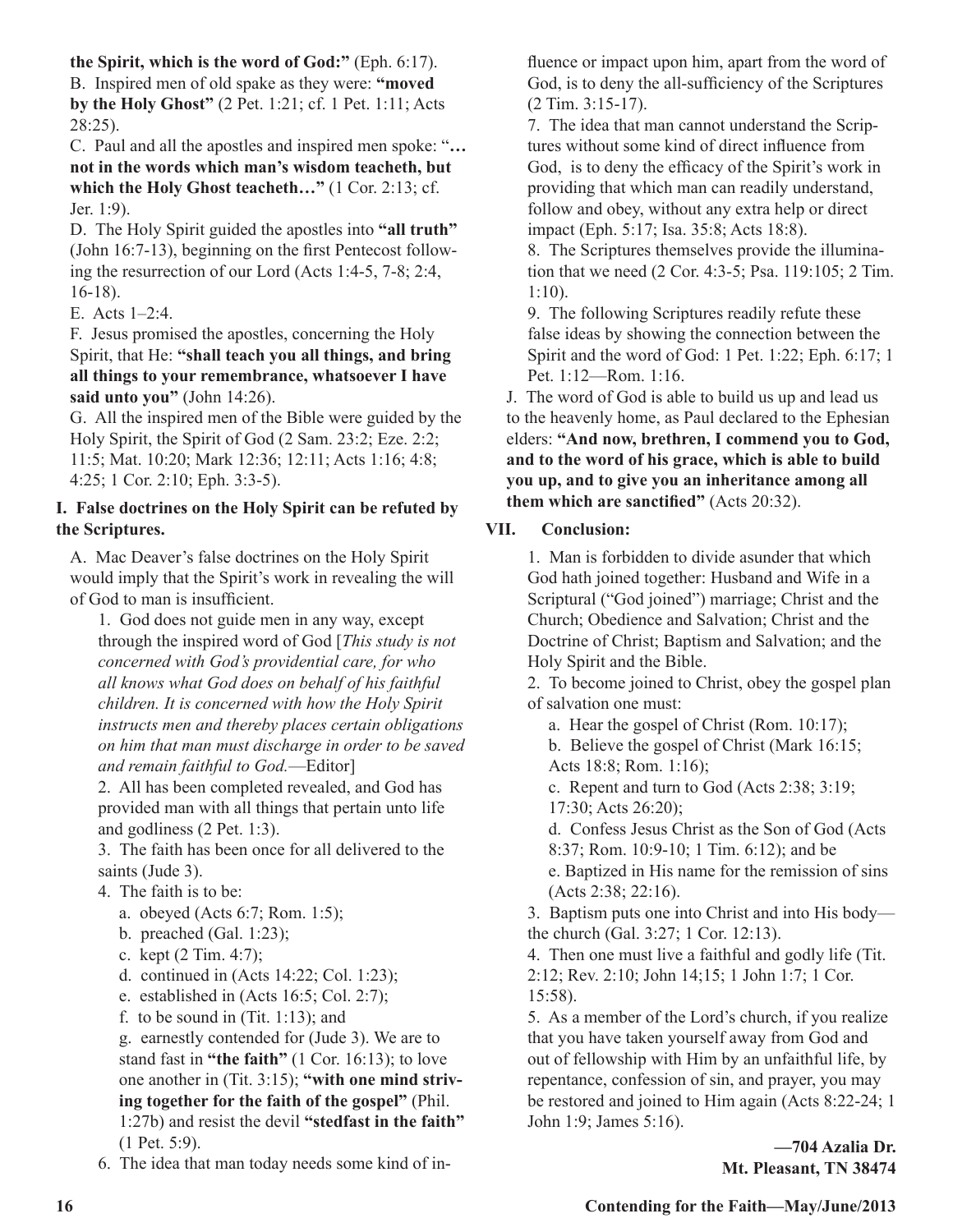# **WELCOME TO SCRIPTURECACHE.COM . . .**

#### **Your Site for Bible Exposition, Exegesis, and Commentary on a wide variety of topics and passages**

 *During the more than fifty years I have been preaching the Gospel of Christ, Lavonne (my wife for all of these years) and I have written a few thousand pages of manuscripts on the Bible and Bible-related subjects.* 

*Various ones have urged us to make these materials more widely available, which we are doing through this Website. Andy, one of our sons, has also written several Manuscripts and articles that have been published. You will find these here also.These materials include commentary on passages and personalities of Scripture, essays relating to worship and doctrine, and articles on ethical and doctrinal issues.* 

*Many of these are brief articles of 1 to 3 pages in length that have appeared (and are still appearing) in church bulletins throughout the land. Many of these shorter articles were also written for newspaper publication, and not a few of them are uploaded in their original publication format. Scores of these treatises are in the range of 4 to 12 pages, most of which were originally published in various religious periodicals. We wrote most of the long manuscripts (ranging in length from 13 to 59 pp.) on assignment from directors of various lecture programs, and they have been published in approximately two hundred books produced by said programs.*

In all that we have written we have had absolute faith in the statement of the apostle Paul: "All scripture is given by inspiration of God, and is *profitable for doctrine, for reproof, for correction, for instruction in righteousness" (2 Tim. 3:16, KJV). We have never found any evidence to persuade*  us otherwise than that the Bible is the fully inspired Word of God, **including the very words** in which it was revealed to its original writers (1 Cor. 2:10, *13). We believe that the Bible sits in judgment of men, and we tremble at the eternal fate of mere human beings who dare to assume the role of its critics and judges.*

*These materials are non-sectarian and non-denominational—they simply seek to get to the heart of the meaning of the Scriptures. We gladly make them available to Bible students everywhere at no charge. If the things we have written help even one person to a better understanding of the Sacred Text and to a closer relationship with its Divine Author, we will feel amply rewarded.*

*Dub McClish, Gospel preacher*







**Dub McClish Lavone McClish**





**Andy McClish**

#### **TRUE-TO-THE-BOOK BIBLICAL EXEGESIS AND COMMENTARY IN MANUSCRIPTS OF VARIOUS LENGTHS**

 *We believe the materials you will find on scripturecache.com will increase your Bible knowledge, enrich your spiritual perspective, and draw you nearer to God. From brief articles to much longer manuscripts, you will find Bible-related materials here for the taking. We encourage you to download, copy, and distribute these documents freely (including using them for study guides or supplemental materials in Bible classes). However, since they are copyrighted, we kindly request you to pass them on to others at no charge, even as you have received them. We hope you will visit us often, because we will be continually adding new documents in all of the categories below.* 

#### *Our Brief Articles...*

*The brief articles available on this site were for the most part originally written over the years for church bulletins or newspaper articles. They are on a*  wide variety of Biblical topics, moral issues, and doctrinal subjects. They continue to be **reprinted** in numerous church bulletins throughout our nation.

#### *Our Longer Articles...*

*These articles, considerably longer than the brief essays described above, were, for the most part, written for and have been published in various religious periodicals over the years.*

#### *Our Long Manuscripts...*

*We wrote the extended manuscripts you will find here by assignment to serve as chapters in scores of religious books. These manuscripts were thoroughly researched and are fully documented.*

*We wish for you a profitable and enjoyable reading experience.*

#### **Contending for the Faith—May/June/2013** 17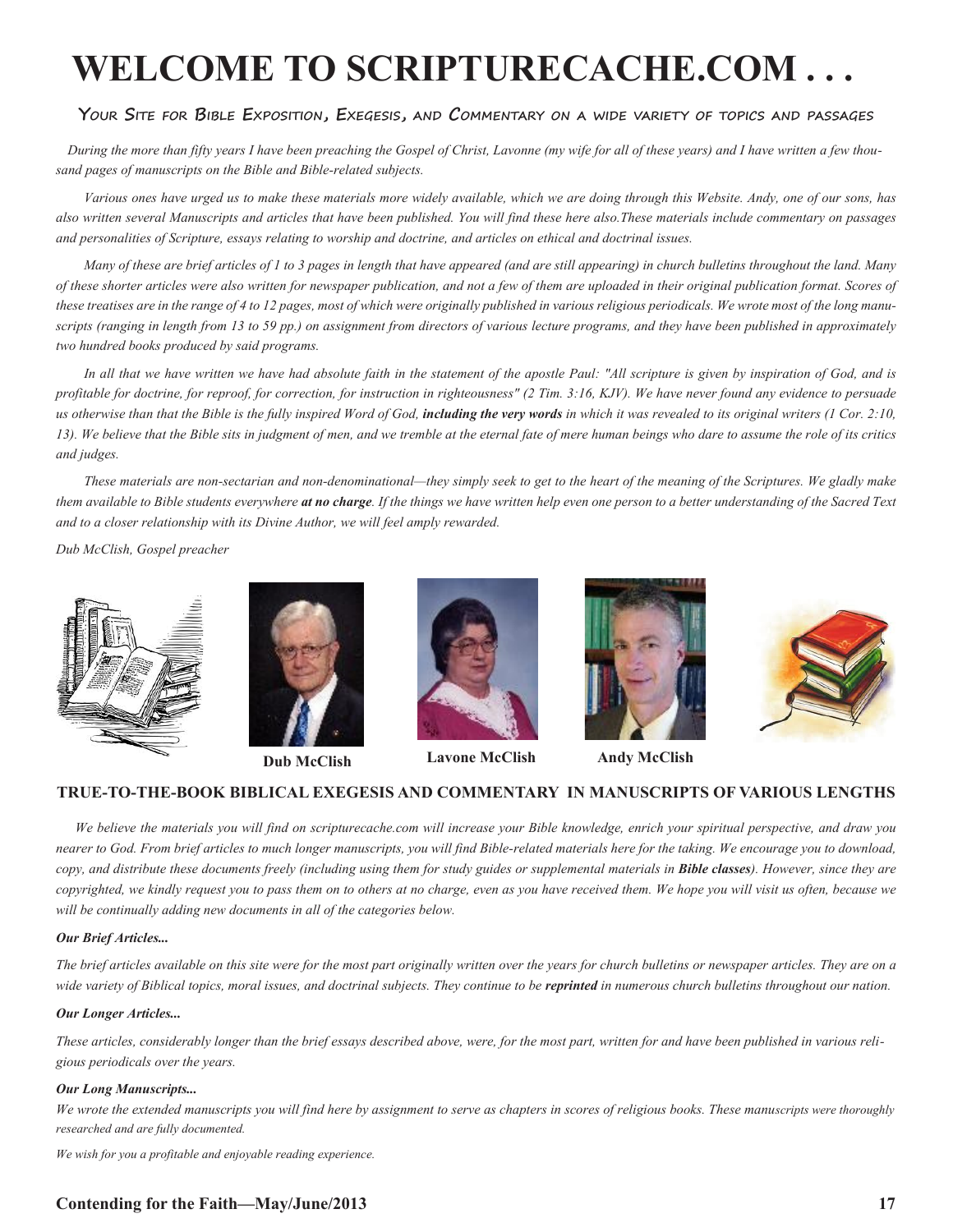# **The Crafty Old Devil And Email Attachments**

#### **Charles Pogue**

The old devil and Satan walks about as a roaring lion with his eyes peering first this way and then that way, seeking some unsuspecting soul to devour (1 Pet. 5:8). Satan is wily (Eph. 6:11), and will not hesitate at deception to entrap a person in sin (2 Cor. 11:14). Elders are to have a good report of them that are without, because of the danger we all face in falling into the snare and reproach of the devil (1 Tim. 3:7). Paul reduced to a few words what our resistance against the devil is to be, **"Neither give place to the devil"** (Eph. 4:27).

One of Satan's most utilized darts to present temptation to man is deceit. The devil was a liar from the very beginning (John 8:44). When man began to advance in technology some two hundred years ago, the devil was not caught napping, he never is, you know. So when the inventions of man resulted in the big screen and the small one, he knew right away that using entertaining movies and television shows with a coarse theme thrown in here and there, and a bad word or two coming from the mouths of a Hollywood role player, might just be an effective way to deceive the children of God to a point where regardless of the muck and mire displayed for their entertainment pleasure, they would be saying, "It's only fiction." They could then be led away from the high standard of God's righteousness to the muck and mire like the unwashed hog wallows in with passion and pleasure under the hot summer sun.

It did not take Satan long to find out there was some resistance to his plan by faithful Christians who were not asleep, so he said, "Just strictly fiction shows and movies are not appeal-

ing to all of them, so why don't I throw in some true stories, maybe documentaries or heart-warming, generous, or helpful acts of people that will make them look like the salt of the earth, but I can slip in a bad word here and there in the dialogue, and those Christians will overlook it a little bit, because it depicts something real." The result was that the wily old crafter entrapped a gaggle of more unsuspecting souls.

Satan, you know, is not satisfied with less than 100% participation in evil, so how his eyes must have lit up with the advent of the Internet, and he did not mind at all if it was Al Gore or someone else who invented it; what a tool it could be! Of course for those he already had under his thumb, the devil could use the rapidly increasing number of pornographic sites to keep his goats in the fold, but what could he do about those faithful Christians like Gospel preachers, elders, and others? With a flash of brilliance he noticed the thing called emailing, "I wonder if I could use that?" Sure enough he could. For instance, there were plenty of sob stories and political videos emanating from that miserable old American right, which had the purpose of defending the liberties of freedom loving Americans. You know the people, members of the church of Christ. But Satan also noticed that many of those videos, speeches, and other clips were full of bad language and some other offensive content here and there. So the devil figured he could appeal to the patriotism and the soft bleeding heart feelings of some of those folks, and they would produce their emails attaching those videos without even stopping to think that at first

## **Contending for the Faith Spring Church of Christ Lectureship Books**

**A SEARCHABLE CD OF THE LECTURESHIP BOOKS FROM 1994–2012 IS AVAILABLE FOR \$50.00 A CD FOR ONE BOOK COST \$5.00**

| 2011          | Profiles in Apostasy $#2$  | \$20.00 | 2002        | *The Jehovah's Witnesses           |         |  |
|---------------|----------------------------|---------|-------------|------------------------------------|---------|--|
| <b>2010</b>   | *Profiles in Apostasy #1   |         | 2001        | *Mormonism                         |         |  |
| 2009          | *Religion & Morality       |         | <b>2000</b> | $*Catholicism$                     |         |  |
| 2008          | Unity-From God or Man      | \$17.00 | 1999        | *Pentecostalism                    |         |  |
| 2007          | Fellowship-From God or Man | \$17.00 | 1998        | *Calvinism                         |         |  |
| 2006          | Anti-ism—From God or Man   | \$17.00 | 1997        | Premillenialism                    | \$14.00 |  |
| 2005          | Morals—From God or Man     | \$17.00 | 1996        | Isaiah (Vol. 2)                    | \$12.00 |  |
| 2004          | Judaism—From God or Man    | \$17.00 | 1995        | Isaiah (Vol. 1)                    | \$12.00 |  |
| 2003          | *Islam—From God or Man     |         | 1994        | The Ch. Enters the $21^{st}$ Cent. | \$12.00 |  |
| *Out of Print |                            |         |             |                                    |         |  |

**ORDER FROM: Contending for the Faithev P.O. 2357 evg Spring, TX 77383–2357 Email: dpbcftf@gmail.com or (281) 350-5516**gh**Texas Residents Add 7:25% Tax**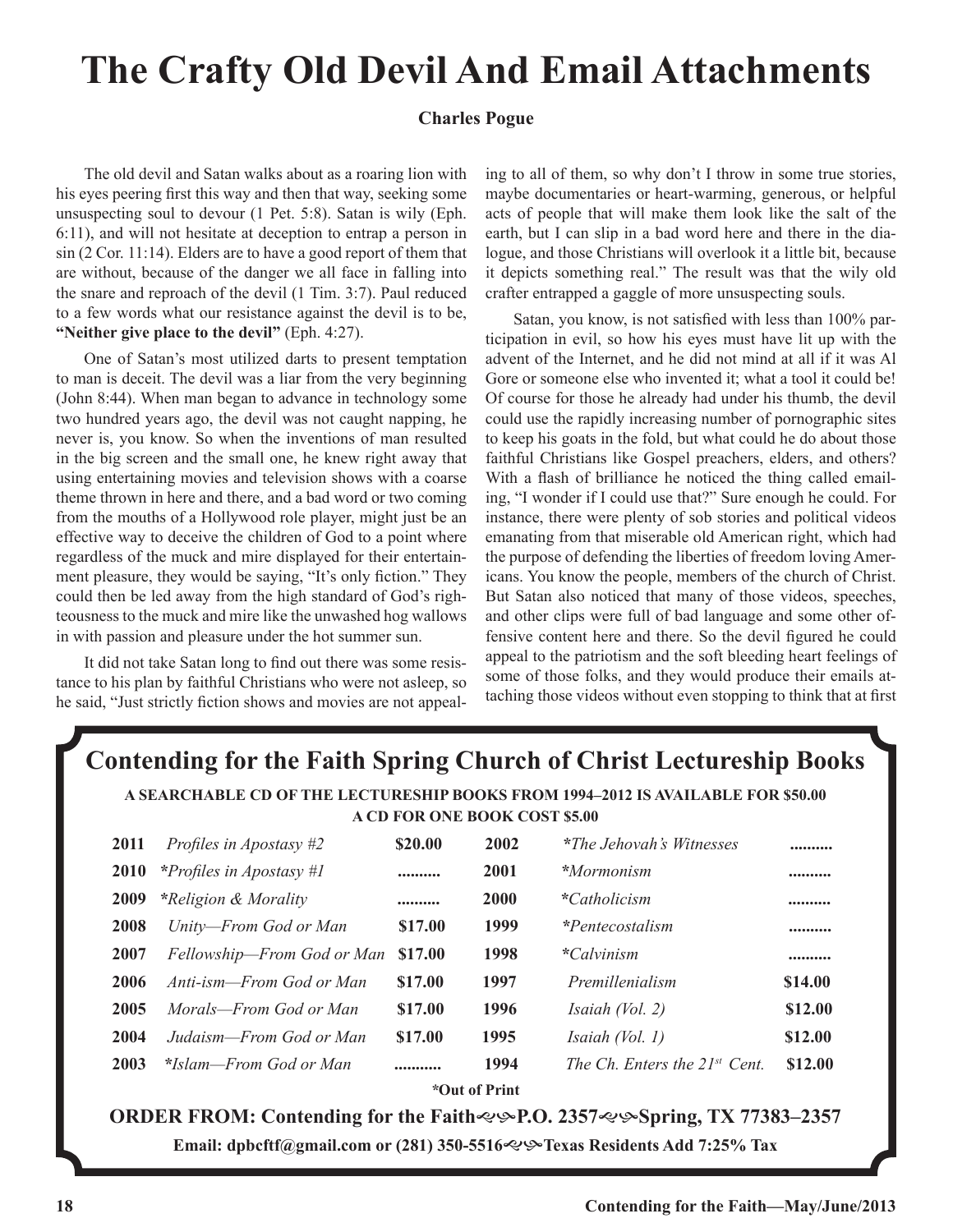their recipients would be offended by them, but gradually they would get used to the profanity, curse words, and the taking God's name in vain that showed up in the cuts and maybe even start slipping some of that language into their own vocabulary from time to time. The devil isn't dumb! He knew how gullible fickle man is, and he already knew that many of them had a long-standing practice of rationalizing that a bad word here and there does not ruin a good story.

I have said all of this to say that I am disappointed, and saddened by some of the video attachments that have been forwarded to me from time to time. One I received (a true story about a father and a son), had a player in it that all in the space of about ten seconds, used the word "hell" as a curse word, and then proceeded to take God's name in vain in the very next breath. And I am supposed to watch and appreciate such things? I do not. Once the bad word comes out of the person's mouth I immediately close the attachment and delete the email. The day I received the aforementioned email attachment I made a decision that anyone who forwards such videos to me in an email in the future will have their names added to my block sender list. I would like to think I can watch, without any concern about the content, the things brethren send to me, but unfortunately I cannot always do that.

I realize that there is a lot of important information on the web from conservative news sites, that as Christians and citizens of our nation we need to know about. Some of the news attachments are long, and it is not always easy for a sender to catch every instance of something offensive. Those are not the kind of attachments under consideration here. Any patriotic American wants and needs that information. So please keep sending those my way.

I do not like computers, and I use mine no more than I have to. More than once I have considered getting rid of the Internet, and my computer. I have thought that if I could find a good word processor, I would do just that. But then, there is information that I need from the web, so I will keep it and the PC. But there are two things I can control. I can control what websites I visit, and I can control who can have messages delivered to my inbox. I automatically delete all spam that comes to my junk box, so that solves the problem wouldn't you say? But it does not solve the problem for those who continue to send such attachments to others on their contact lists. Theirs is a heart problem, and my block sender list does not fix that. But anyone in that number can fix it themselves through repentance and asking God for his forgiveness.

Brethren, when Paul wrote, **"Let no corrupt communication proceed out of your mouth"** (Eph. 4:29), had the Internet existed back then he may well have been inspired to add, "Nor your email messages, either." What was that short admonition of Paul again? **"Neither give place to the devil."** Be assured that when the apostle wrote that he meant not to give place even a little bit.

## **TWISTABLE, TURNABLE MAN**

#### **Brock Hartwigsen**

He's the Twistable Turnable Squeezable Palpable Stretchable Foldable Man. He can crawl in your pocket or fit in your locket Or screw himself into a twenty-volt socket, Or stretch himself up to the steeple or taller, Or squeeze himself into a thimble or smaller, Yes he can, course he can, He's the Twistable Turnable Squeezable Palpable Stretchable Shrinkable Man. And he lives a passable life With his Squeezable Lovable Kissable Hugable Palpable Tugable Wife. And they have two twistable kids Who bend up the way that they did. And they turn and they stretch Just as much as they can For this Bendable Foldable Do-what-you re-toldable Easily moldable Buy-what-you're-soldable Washable Mandible Highly dependable Buyable Saleable Always available Bounceable Shakable Almost unbreakable

Twistable Turnable Man.

 **—Shel Silverstein**

In Ephesians 4:14 God tells Christians:

**That we henceforth be no more children, tossed to and fro, and carried about with every wind of doctrine, by the sleight of men, and cunning craftiness, whereby they lie in wait to deceive.**

God also tells Christians to:

- **"Stand fast in the faith"** (1 Cor. 16:13).
- **"Stand fast therefore in the liberty wherewith Christ hath made us free"** (Gal. 5:1).
- **"Stand fast in one spirit"** (Phi. 1:27).
- **"Stand fast in the Lord"** (Phi. 4:1; 1 The. 3:8).
- **"Stand fast" in what we have been taught** (2 The. 2:15).

False teachers are "Twistable Turnable Squeezable Palpable Stretchable Foldable." They do not **"stand fast."** *Are you "Twistable Turnable Squeezable Palpable Stretchable Foldable," or do you "stand fast"?* 

> **—189 Brookside Dr. Stanton, KY 40380**

**—P. O. Box 592 Grandby, MO 64844**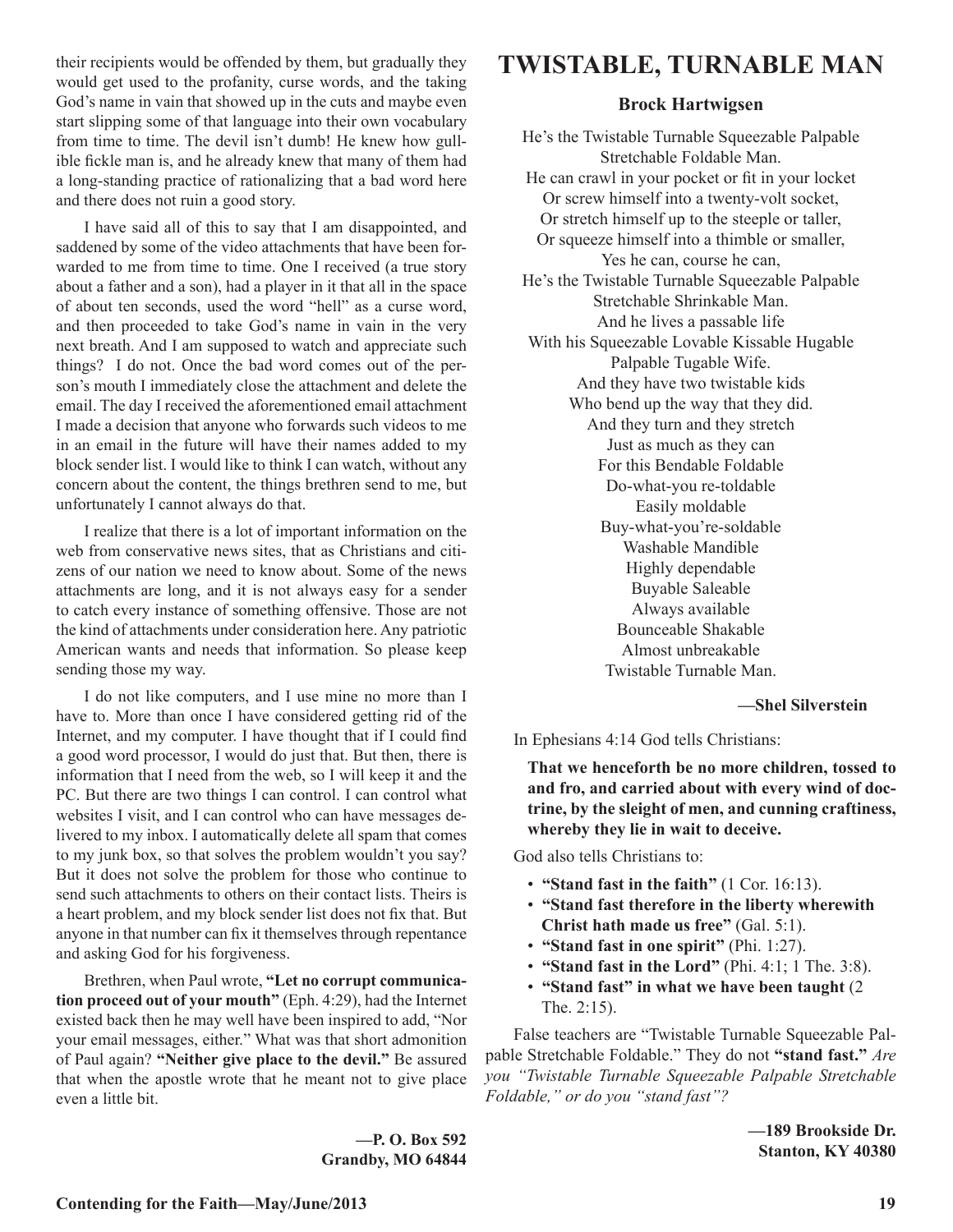## **The Complete** *Firm Foundation* **(1884-2010) Published in PDF Format**

**The** *Firm Foundation* **Covers 125 Years For ONLY \$125.00.**

**Barry Jones 704 Red Oak Drive Orange, TX 77632**

**Also available***—Millennial Harbinger, Christian Baptist, Lard's Quarterly,* **& others in unrestricted pdf files***.*

*PDF is portable document format, that can be used by any computer. You can search author, title, subjects and anything you want.* Follow Guy N. Woods through his preaching ministry. Follow Gus Nichols and his Bible Studies. All the articles, issues, and the controversy are included.

## *125 years of brotherhood news is available now for \$1 per year.*

I remember how I really loved to listen to my favorite professors—Terry Hightower, Jackie Stearsman, William Woodson, Dowell Flatt, Earl West, Jack Lewis, and many lectureship speakers—and how they talked about the old preachers, and the issues that sparked the Restoration Movement in America. I also remember how painful it was to dig out these jewels of history; how you had to go to a College library and find the bound volumes of each journal. Few indexes were available so if you wanted to be comprehensive in your search, you just had to go page by page. Even though it was time consuming, I enjoyed all those hours. I tracked controversial issues through the decades going page by page.

Now, we have a way to use the computer to scan all those pages and search what we want to see. You can sit at the feet of Alexander Campbell, Moses Lard, Barton W. Stone, and John W. McGarvey. Don't forget that the *Firm Foundation* covered 125 years—many generations of great preachers and Bible Scholars. All the issues are covered as they had to deal with the same troubles we have today. The schools, the churches, the mission points, and world missions are all chronicled here in the *Firm Foundation*. This is the paper missionaries reported their news and needs. The *FF* is really the "who is who" of the Restoration Movement. Biographical sketches of current and future preachers, teachers and editors are all here. It is possible that the history of your home congregation is here too!

As I started this project (*The Firm Foundation Preservation Project*), I had to learn the computer skills, acquire the right software, and scanners, and then I had to track down all the issues. I travelled thousands of miles, talked to the helpful and not so helpful, and managed to gather up thousands of loose issues. You would think that one complete copy would be enough, but no. Many times I would find a missing page or issue in a "complete" set and have to go looking again. I even had to use microfilm for 1886-1929 because those who had these issues were not willing to let me scan them. It was an amazing journey but worth it. You would think that brotherhood librarians would be the best source for information and assistance. Some were extremely helpful… others were indifferent… and still others were downright mean. Go figure that out.

Order online from **AMAZON.COM** (type in the search line "Firm Foundation Preservation Project"), or write me (**704 Red Oak Drive, Orange, TX 77632**), or phone **409-670-1675**.

## *The Firm Foundation Covers 125 Years For ONLY \$125.00.*

 Also, you can order the *Millennial Harbinger*, *Christian Baptist*, *Lard's Quarterly*, and others. *All are unrestricted pdf files. The other titles are \$1.00 per year as well.* Special thanks to John Prophet and the *Firm Foundation* for granting me permission to do this worthy project.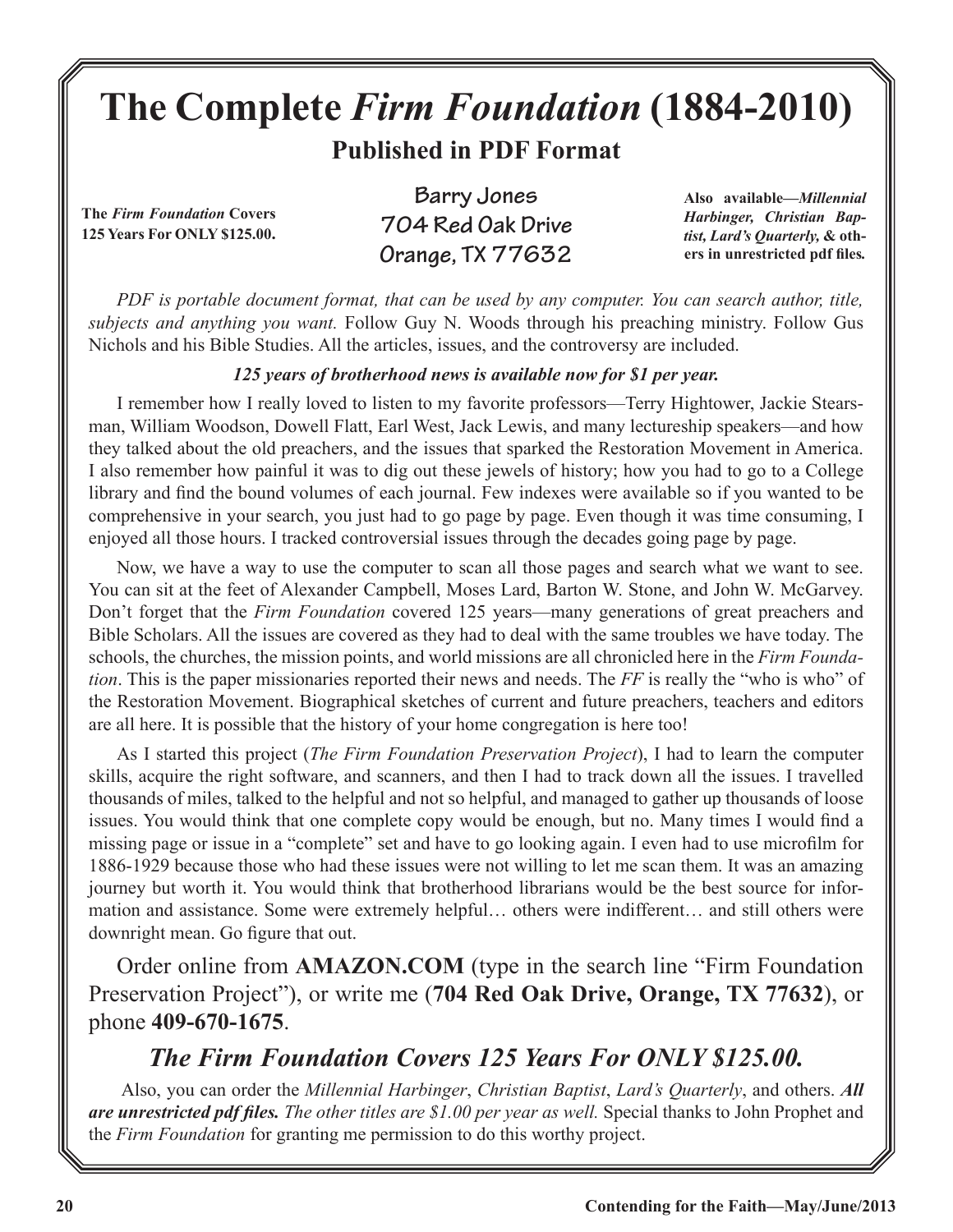## 38th Annual Bellview Lectures • June 7-11, 2013 (Friday – Tuesday) Innovations

| Friday, June 7                                                                         |                                                |                        | Monday, June 10   |                                              |                        |
|----------------------------------------------------------------------------------------|------------------------------------------------|------------------------|-------------------|----------------------------------------------|------------------------|
|                                                                                        | 7:00 pm Bible Authority Daniel Denham          |                        | $9:00 \text{ am}$ | <b>Dedicating Babies</b>                     | <b>Danny Douglas</b>   |
| 7:45 pm                                                                                | Silence of the Scritptures Dub McClish         |                        |                   | 10:00 am Logic and the Bible                 | <b>Terry Hightower</b> |
|                                                                                        | Saturday, June 8                               |                        | Lunch Break       | 11:00 am Kitchens in the Building?           | <b>Jess Whitlock</b>   |
| $9:00 \text{ am}$                                                                      | Special Services (Easter, Christmas)           | <b>Michael Hatcher</b> |                   | 1:00 pm Modern Translations                  | <b>Daniel Denham</b>   |
|                                                                                        | $ 10:00$ am Logic and the Bible                | <b>Terry Hightower</b> |                   | 2:00 pm Voting on Elders                     | David Watson           |
|                                                                                        | 11:00 am Direct Operation of the Spirit        |                        |                   | 3:00 pm Open Forum:                          |                        |
|                                                                                        |                                                | <b>Johnny Oxendine</b> |                   | Dinner Break                                 |                        |
| Lunch Break                                                                            |                                                |                        |                   | 7:00 pm Special Ministers                    | <b>Tim Cozad</b>       |
|                                                                                        |                                                |                        | $8:00 \text{ pm}$ | The Social Gospel                            | <b>Lee Moses</b>       |
| 1:00 pm Drama Teams/Puppet Ministry Lee Moses<br>2:00 pm Disaster Relief Organizations |                                                | Tuesday, June 11       |                   |                                              |                        |
|                                                                                        |                                                | David P. Brown         | $9:00 \text{ am}$ | <b>Missionary Societies</b>                  | <b>Ken Chumbley</b>    |
| $3:00 \text{ pm}$                                                                      |                                                | <b>Open Forum</b>      |                   | 10:00 am Logic and the Bible Terry Hightower |                        |
| Dinner Break                                                                           |                                                |                        |                   | 11:00 am Children's Worship/Divided Asembly  |                        |
|                                                                                        | 7:00 pm Female Leaders                         | <b>Bruce Stulting</b>  |                   |                                              | <b>Bruce Stulting</b>  |
|                                                                                        | $8:00 \text{ pm}$ Ecumenism                    | <b>Danny Douglas</b>   | Lunch Break       |                                              |                        |
|                                                                                        | Sunday, June 9                                 |                        |                   | 1:00 pm Handclapping                         | <b>Jess Whitlock</b>   |
| $9:00 \text{ am}$                                                                      | <b>Praise Teams</b>                            | <b>Ken Chumbley</b>    |                   | 2:00 pm Gymnasiums ("Family Life Centers")   |                        |
|                                                                                        | 10:00 am Any-Day, Any-Thing Lord's Supper      |                        |                   |                                              | <b>Tim Cozad</b>       |
|                                                                                        |                                                | David Watson           |                   | 3:00 pm Open Forum:                          |                        |
|                                                                                        | Lunch and Dinner Break                         |                        |                   | Dinner Break                                 |                        |
|                                                                                        | 5:00 pm House Church Concept Lynn Parker       |                        |                   | 7:00 pm Mechanical Instruments of Music      |                        |
|                                                                                        | 6:00 pm Fellowship Innovations Johnny Oxendine |                        |                   |                                              | David P. Brown         |
|                                                                                        | 7:00 pm No Eternal Punishment Dub McClish      |                        |                   | 8:00 pm Theistic Evolution                   | <b>Lynn Parker</b>     |

## Bellview Lectures Information

#### **New Dates for the Lectureship**

This year's lectureship will start Friday evening and go through Tuesday. Please make note of these new dates.

#### **Housing**

The Red Roof Inn (2591 Wilde Lake Blvd; Pensacola, FL 32526) is providing a special rate for those attending the Bellview Lectures. The price (tax not included) is \$59.99—single bed and \$69.99—double beds. Their phone number is 850.941.0908. Tell them you are attending the Bellview Lectures when making your reservations. If you are planning on attending the lectureship you may want to make your motel reservations early.

#### **Meals**

The ladies of the Bellview Church of Christ will provide a free lunch on Saturday, Monday, and Tuesday. For all other meals, a list of restaurants will be available at the registration tables.

#### **Books**

The lectureship book, *Innovations*, will be available for purchase. The price has not yet been determined. The book will contain 26 chapters and will be a soft-cover book. Everyone will want to purchase a copy and perhaps additional copies for gifts. The books will not be mailed until after the lectures are over.

#### **Books-on-CD**

The Bellview lectureship books (1975-1976, 1978, 1988-2005, 2007-2013) will be available on CD in Adobe PDF. The price of the CD is \$37.50. The CD will also includes the Defender (1970, 1972-2012), Beacon (1972, 1974-2012), and other material.

#### **View Lectures Live on the Internet**

If you cannot attend the lectureship in person, please view them live on the Internet:

### www.bellviewcoc.com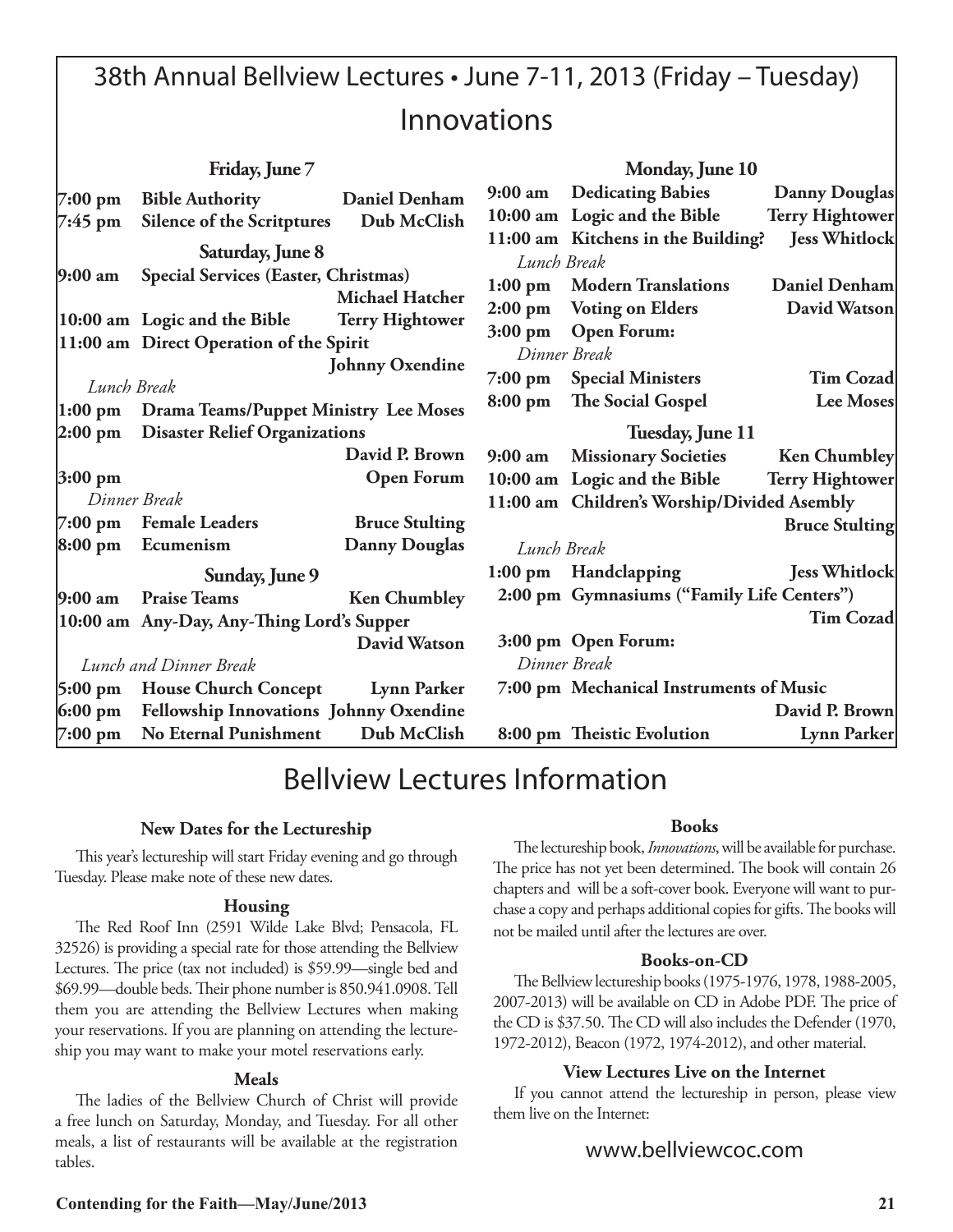## **2013 SPRING CHURCH OF CHRIST** *CFTF* **LECTURESHIP**

# *CHRIST—THE GREAT CONTROVERSIALIST*

The lectureship was presented from Wednesday, February 20—Sunday, February 24 in the facilities of the Spring Church of Christ. The congregation is superintended by elders: Kenneth D. Cohn, Buddy Roth, and Jack Stephens. David P. Brown is the evangelist working full time with the church. He is also the director of the annual lectureship and editor of the book.

Secretary: Sonya West  $\bullet$  E-mail: sonyacwest@gmail.com  $\bullet$  Office Phone: (281) 353-2707

**SPRING CHURCH OF CHRIST ~ PO BOX 39 (Mailing address) ~ 1327 SPRING CYPRESS ROAD, SPRING, TX 77383**

**David P. Brown:** *Christ—The Great Controversialist* **Gary Summers:** *Christ Confronted Satan* **Michael Hatcher:** *Christ Confronted Religious Traditions* **Ken Chumbley:** *Christ Confronted Error About Truth* **Don Tarbet:** *Christ Confronted Error About Repentance* **Gene Hill: Christ Confronted Error About the End of Time Daniel Denham:** *Christ Confronted Errors About Miracles* **Charles Pogue:** *Christ Confronted Error About Unity and Fellowship* **Lester Kamp:** *Christ Confronted Error About Himself*  **Skip Francis:** *Christ Confronted Error About Materialism and Money* **Geoff Litke:** *Christ Confronted His Disciples' Errors* **Wayne Blake:** *Christ Confronted Worry*  **Daniel Denham:** *Christ Confronted Error About the New Birth* **Charles Pogue:** *Christ Confronted Pride* **Danny Douglas:** *Christ Confronted Error About Worship* **Don Tarbet:** *Christ Confronted Error About Forgiveness*  **Terry Hightower:** *Christ Confronted Error About Civil Government* **Ken Chumbley:** *Christ Confronted Error About Love* **Rheba Stancliff:** *Christ Confronted Error About Women*  **Danny Douglas:** *Christ Confronted Hypocrisy* **John West:** *Christ Confronted Error about His Kingdom*  **Bruce Stulting:** *Christ Confronted Error About Salvation* **Lynn Parker:** *Christ Confronted Error About the Nature of Man*  **Lester Kamp:** *Christ Confronted Error About Faith and Knowledge* **Gary Summers:** *Christ Confronted Error About Heaven and Hell* **Terry Hightower:** *Christ Confronted Error About the Father*  **Michael Hatcher:** *Christ Confronted Error About the Holy Spirit*  **Dub McClish:** *Christ Confronted Error About Marriage, Divorce, and Remarriage*

#### **Videos of the lectures are archived at the following web address: www.churchesofchrist.com.**

**LECTURESHIP BOOK:** The book is **\$17.00** per book plus **\$4.00 S&H**. Book stores and dealers ordering five or more books get a 40% discount.

**CD OF LECTURESHIPS:** A CD of ALL the Spring Church of Christ lectureship books from 1994–2013 is available. This is in PDF format and is searchable. The price is **\$50.00 per C**D. If you have purchased a CD previously, you can upgrade for **\$5.00** to the current CD (1994-2013). We ask that you return your old CD when you purchase the new one.

**AUDIO AND VIDEO:** Audio and video recordings of the entire lectureship are available in CD (MP3), DVD, and Blu-ray formats. The cost is: CD set—**15.00 plus S&H**; DVD (standard definition) set—**\$30.00** plus S&H; Blu-ray (high definition) set—**\$40.00 plus S&H**. *Texas residents must add 7.25 percent tax*.

**ORDERING:** To order the lectureship book, the CD of the lectureship books, or audio/video recordings contact *Contending For The Faith*, P. O. Box 2357, Spring, TX 77383-2357, or (281)350-5516, or dpbcftf@gmail.com.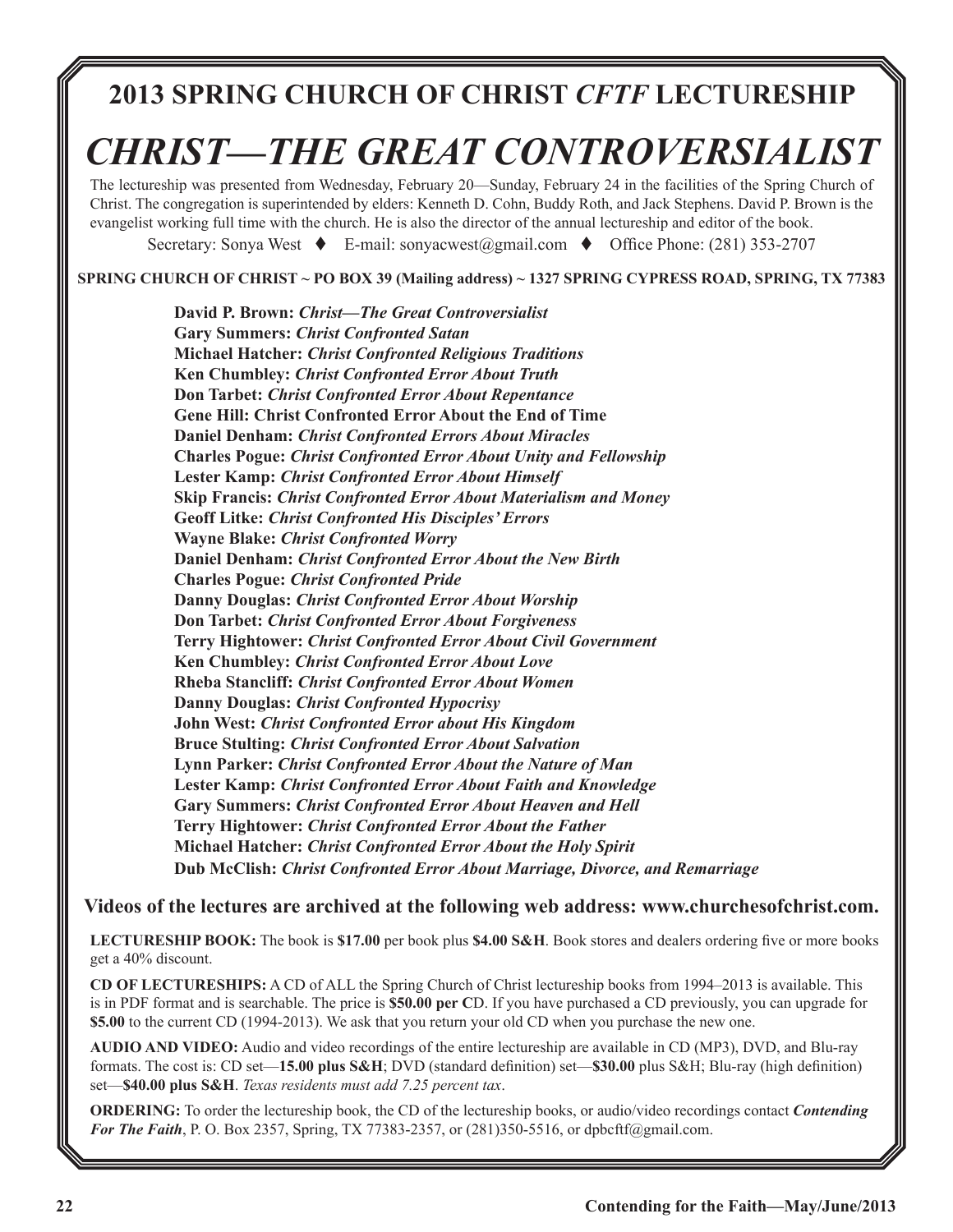## *What The Bible Says About:* 37th Annual Bellview Lectures Held June 9-13, 2012

| The TongueDennis "Skip" Francis         |  |  |
|-----------------------------------------|--|--|
|                                         |  |  |
|                                         |  |  |
| Inspiration of the BibleMichael Hatcher |  |  |
|                                         |  |  |
|                                         |  |  |
|                                         |  |  |
|                                         |  |  |
|                                         |  |  |
|                                         |  |  |

## Bellview Lectureship Book and CD Information

### Books

You will want to purchase this lectureship book, *What The Bible Says About:* It consists of 29 chapters and is a soft-cover book. It costs **\$11.00** plus **\$3.00** S&H. We urge you to buy several copies of the book for gifts.

#### Books-on-CD

The Bellview lectureship books (1975-1976, 1978, 1988-2005, 2007-2011) are available on CD in Adobe PDF. The price of the CD **\$36.75**. The price includes postage. If you have a previous version of the CD please phone the Bellview Church office concerning getting it updated. The CD also includes the *Defender* (1970-2011), *Beacon (*1972, 1974-2011, and other material. **Order From**: Bellview Church of Christ, 4850 Saufley Field Road, Pensacola, FL 32526, Phone: (850) 455-7595.

> **2011** *CFTF* **SPRING CHURCH OF CHRIST LECTURESHIP BOOK**

## **PROFILES IN APOSTASY #2**

**\$20.00 PLUS \$3.00 S&H SEND ALL ORDERS WITH PAYMENT TO:**

> *Contending for the Faith* **P.O. Box 2357 Spring, Texas 77383-2357 Texas residents add 7.25% tax**

THE 2011 **CFTF** BOUND VOLUMES CONTINUE TO BE AVAILABLE. THE 2012 VOLUMES ARE READY. CON-TACT US BY **U.S. MAIL**, **E-MAIL**, OR **PHONE** TO ORDER YOUR 2011 AND 2012 BOUND VOLUMES. WHY NOT ORDER AN EXTRA COPY OF EACH FOR A BROTHER OR SISTER IN CHRIST?

—**David P. Brown , Editor**